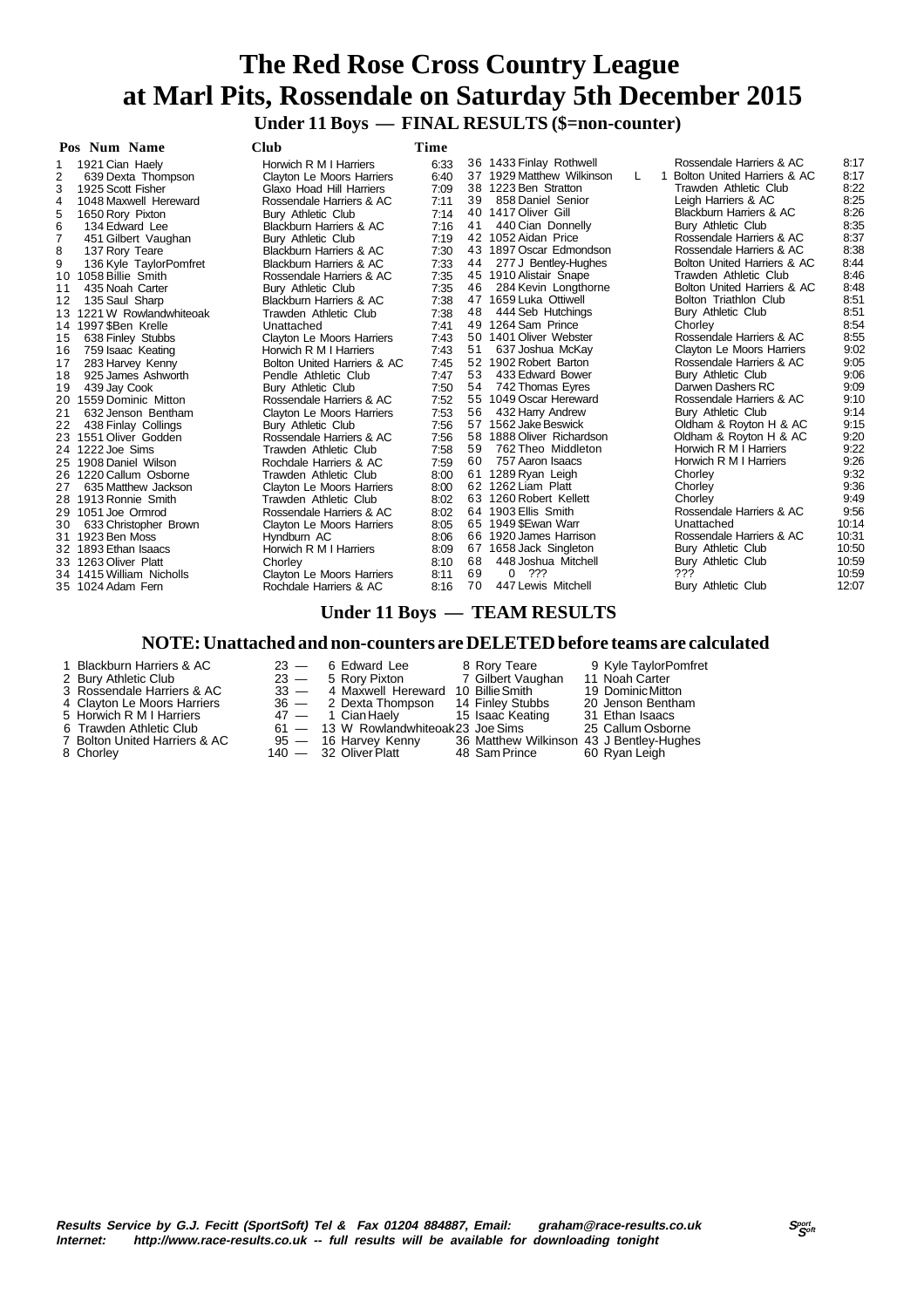### **Under 11 Girl — FINAL RESULTS**

|    | Pos Num Name<br><b>Club</b>                        |                                  |              |          |                                        |                                                  |               |
|----|----------------------------------------------------|----------------------------------|--------------|----------|----------------------------------------|--------------------------------------------------|---------------|
|    | 1927 Olesia Winder                                 | Glaxo Hoad Hill Harriers         | 7:10         |          | 39 1278 Alice Singleton                | Chorley                                          | 8:41          |
| 2  | 290 Isabella Merritt                               | Bolton United Harriers & AC      | 7:16         | 40       | 646 Helana White                       | Clayton Le Moors Harriers                        | 8:45          |
| 3  | 1448 Emily Edwards                                 | Wigan & District H & AC          | 7:19         |          | 41 1400 Milly Tinsley                  | Wigan & District H & AC                          | 8:47          |
| 4  | 141 Hollie Cubbon                                  | Blackburn Harriers & AC          | 7:20         | 42       | 294 Hannah Swales                      | Bolton United Harriers & AC                      | 8:48          |
| 5  | 640 Ella Dorrington                                | Clayton Le Moors Harriers        | 7:24         |          | 43 1538 Rebecca Quick                  | Chorley                                          | 8:53          |
| 6  | 862 Melissa Ince                                   | Leigh Harriers & AC              | 7:26         |          | 44 1898 Summer Hargreaves              | Clayton Le Moors Harriers                        | 8:57          |
| 7  | 748 Freya Whittle                                  | Horwich R M I Harriers           | 7:31         |          | 45 472 Esther McGrath                  | Bury Athletic Club                               | 8:57          |
| 8  | 1224 Amelia Dugdale                                | Trawden Athletic Club            | 7:36         |          | 46 1025 Caitlain Furlong               | Rochdale Harriers & AC                           | 8:59          |
| 9  | 1410 Maisie Burns                                  | Wigan & District H & AC          | 7:38         |          | 47 1924 Libby Deran                    | Hyndburn AC                                      | 9:01          |
|    | 10 1269 Lucy Goldthorp                             | Chorley                          | 7:39         |          | 48 1363 Chloe Abbott                   | Leigh Harriers & AC                              | 9:05          |
| 11 | 1653 Ruby ErzanEssien                              | Bolton United Harriers & AC      | 7:42         |          | 49 1399 Daisie Young                   | Rossendale Harriers & AC                         | 9:05          |
| 12 | 474 Freya Potts                                    | Bury Athletic Club               | 7:49         | 50       | 292 Amy Rossington                     | Bolton United Harriers & AC                      | 9:07          |
|    | 13 1273 Emma Jeffers                               | Chorley                          | 7:50         |          | 51 1279 Martha Singleton               | Chorley                                          | 9:09          |
|    | 14 1228 Abigail Stratton                           | Trawden Athletic Club            | 7:51         |          | 52 1675 Cara Schofield                 | Leigh Harriers & AC                              | 9:17          |
|    | 15 1534 Scarlet Parkinson                          | Wigan & District H & AC          | 7:51         |          | 53 1381 Chloe Molyneux                 | Chorley                                          | 9:25          |
|    | 16 1545 Katie Wilkinson                            | Rochdale Harriers & AC           | 7:59         |          | 54 1266 Erin Boardman                  | Chorley                                          | 9:29          |
| 17 | 859 Grace Craddock                                 | Leigh Harriers & AC              | 8:01         |          | 55 476 Lola Potts                      | Bury Athletic Club                               | 9:32          |
| 18 | 291 Lily Philbin                                   | Bolton United Harriers & AC      | 8:02         |          | 56 1912 Anna Whiteside                 | Trawden Athletic Club                            | 9:33          |
| 19 | 864 Elizabeth Sharrock                             | Leigh Harriers & AC              | 8:03         | 57       | 142 Isabelle Hartley                   | Blackburn Harriers & AC                          | 9:35          |
|    | 20 1926 Bethan Saunders                            | Glaxo Hoad Hill Harriers         | 8:05         |          | 58 1536 Heidi Sagar                    | Hyndburn AC                                      | 9:36          |
|    | 21 1539 Hollie Quick                               | Chorley                          | 8:06         | 59       | 463 Holly Crow                         | Bury Athletic Club                               | 9:38          |
| 22 | 468 Abigail Howard                                 | Bury Athletic Club               | 8:08         | 60       | 458 Matilda Brett                      | Bury Athletic Club                               | 9:44          |
|    | 23 1881 Blythe Cordwell                            | Chorley                          | 8:08         |          | 61 1668 Charlotte Hallewell            | Chorley                                          | 9:49          |
|    | 24 1274 Ellie Leigh                                | Chorley                          | 8:08         |          | 62 1569 Erica Corns                    | Burnley AC                                       | 9:51          |
| 25 | 865 Megan Short                                    | Leigh Harriers & AC              | 8:12         |          | 63 1409 Ellie Green                    | Horwich R M I Harriers                           | 9:53<br>10:04 |
|    | 26 1275 Megan Leigh                                | Chorley                          | 8:16         | 64<br>65 | 799 Emily Owen<br>475 Constance Potts  | Hyndburn AC                                      | 10:08         |
| 27 | 860 Olivia Galvin                                  | Leigh Harriers & AC              | 8:18         |          | 66 1930 Molly Laight<br>L              | Bury Athletic Club<br>1 Rossendale Harriers & AC | 10:09         |
|    | 28 1390 Evie Taylor                                | Rossendale Harriers & AC         | 8:19         |          | 67 1466 Phoebe Howarth Alden           | Bury Athletic Club                               | 10:14         |
|    | 29 1276 Milly Leigh                                | Chorley                          | 8:21<br>8:21 |          | 68 1649 Lauren Entwistle               | Bury Athletic Club                               | 10:18         |
|    | 30 1398 Katie Rayner                               | Bury Athletic Club               | 8:22         | 69       | 457 Harriet Bower                      | Bury Athletic Club                               | 10:33         |
|    | 31 1281 Lauren Waddington                          | Chorley<br>Trawden Athletic Club | 8:22         |          | 70 1053 Mia Howorth                    | Rossendale Harriers & AC                         | 10:39         |
|    | 32 1227 Paige Singleton<br>33 1226 Ellie Singleton | Trawden Athletic Club            | 8:25         | 71       | 470 Isabelle Lawson                    | Bury Athletic Club                               | 10:44         |
|    | 34 1344 Lydia Johnson                              | Horwich R M I Harriers           | 8:26         | 72       | 461 Claudia Catterall                  | Bury Athletic Club                               | 11:20         |
|    | 35 1026 Summer Tootill                             | Rochdale Harriers & AC           | 8:28         | 73       | 479 M Uprichard                        | Bury Athletic Club                               | 11:24         |
|    | 36 1407 Isabelle Cunningham                        | Rossendale Harriers & AC         | 8:31         | 74       | 642 Millie Maccabe                     | <b>Clayton Le Moors Harriers</b>                 | 11:28         |
|    | 37 1575 Erin Barlow                                | Bolton United Harriers & AC      | 8:36         |          | 75 1547 Louise Hallewell               | Chorley                                          | 12:38         |
|    | 38 1423 Amelia Tyson                               | Blackburn Harriers & AC          | 8:39         |          |                                        |                                                  |               |
|    |                                                    |                                  |              |          |                                        |                                                  |               |
|    |                                                    |                                  |              |          | Under 11 Girl — TEAM RESULTS           |                                                  |               |
|    | 1 Wigan & District H & AC                          | 3 Emily Edwards<br>$27 -$        |              |          | 15 Scarlet Parkinson<br>9 Maisie Burns |                                                  |               |

- 
- 
- 
- 
- 
- 
- 
- 
- 
- 
- 12 Hyndburn AC

10 Horwich R M I Harriers 104 — 7 Freya Whitt<br>11 Rossendale Harriers & AC 113 — 28 Evie Taylor 113 - 28 Evie Taylor 36 Isabelle Cunningham49 Daisie Young<br>169 - 47 Libby Deran 58 Heidi Sagar 64 Emily Owen

2 Bolton United Harriers & AC 31 — 2 Isabella Merritt 11 Ruby ErzanEssien 18 Lily Philbin<br>3 Leigh Harriers & AC 42 — 6 Melissa Ince 17 Grace Craddock 19 Elizabeth Sharrock<br>4 Chorley 44 — 10 Lucy Goldthorp 13 Emma Jeffers 2 3 Leigh Harriers & AC 42 — 6 Melissa Ince 17 Grace Craddock 19 Elizabeth Sharrock 4 Chorley 44 — 10 Lucy Goldthorp 13 Emma Jeffers 21 Hollie Quick 5 Trawden Athletic Club 54 - 8 Amelia Dugdale 14 Abigail Stratton 32 Paige Singleton<br>6 Bury Athletic Club 64 - 12 Freya Potts 22 Abigail Howard 30 Katie Rayner<br>7 Clayton Le Moors Harriers 8 - 8 - 5 Ella Dorrington 40 Helan 6 Bury Athletic Club 64 — 12 Freya Potts 22 Abigail Howard 30 Katie Rayner 7 Clayton Le Moors Harriers 89 — 5 Ella Dorrington 40 Helana White 44 Summer Hargreaves 8 Rochdale Harriers & AC 99 - 16 Katie Wilkinson 35 Summer Tootill 46 Caitlain Furlong<br>9 Blackburn Harriers & AC 99 - 4 Hollie Cubbon 38 Amelia Tyson 57 Isabelle Hartley<br>10 Horwich R M I Harriers 104 - 7 Freya Whittle 34 L 9 Blackburn Harriers & AC 99 — 4 Hollie Cubbon 38 Amelia Tyson 57 Isabelle Hartley<br>10 Horwich R M I Harriers 104 — 7 Freva Whittle 34 Lydia Johnson 63 Ellie Green

- 
- -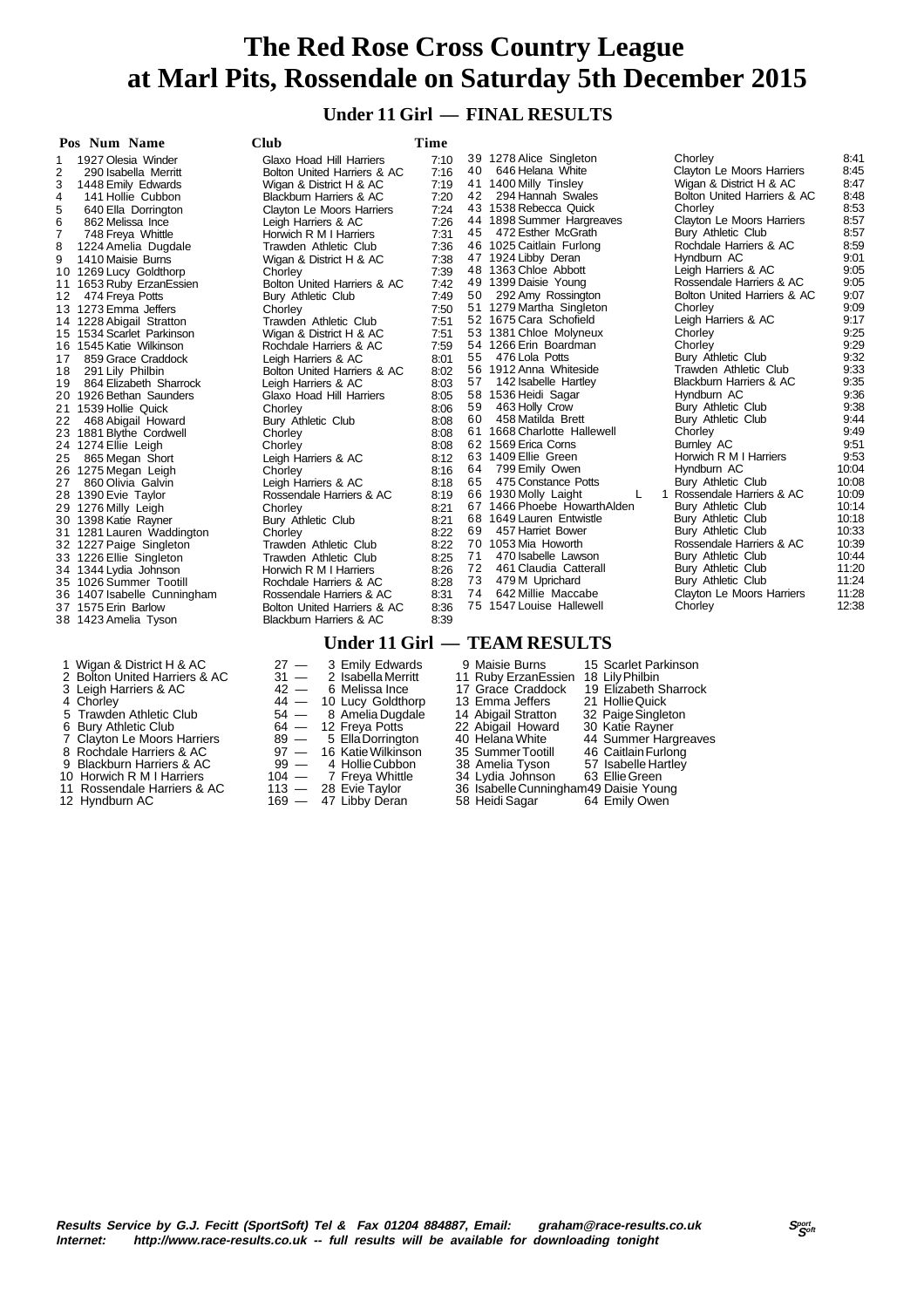**Under 13 Boys — FINAL RESULTS**

| Pos Num Name                                                                                                                                                                                                                                                                                                                                                                                                                                                                                                                                                                                                                                                                         | Club                                                                                                                                                                                                                                                                                                                                                                                                                                                                                                                                                                                                                            | Time                                                                                                                                                                                                                 |                                                                                                                                                                                                                                                                                                                                                                                                                                                                                                                                                                                                                                                                    |                                                                                                                                                                                                                                                                                                                                                                                                                                                                                                                                                                                                                                                         |                                                                                                                                                                                                                               |
|--------------------------------------------------------------------------------------------------------------------------------------------------------------------------------------------------------------------------------------------------------------------------------------------------------------------------------------------------------------------------------------------------------------------------------------------------------------------------------------------------------------------------------------------------------------------------------------------------------------------------------------------------------------------------------------|---------------------------------------------------------------------------------------------------------------------------------------------------------------------------------------------------------------------------------------------------------------------------------------------------------------------------------------------------------------------------------------------------------------------------------------------------------------------------------------------------------------------------------------------------------------------------------------------------------------------------------|----------------------------------------------------------------------------------------------------------------------------------------------------------------------------------------------------------------------|--------------------------------------------------------------------------------------------------------------------------------------------------------------------------------------------------------------------------------------------------------------------------------------------------------------------------------------------------------------------------------------------------------------------------------------------------------------------------------------------------------------------------------------------------------------------------------------------------------------------------------------------------------------------|---------------------------------------------------------------------------------------------------------------------------------------------------------------------------------------------------------------------------------------------------------------------------------------------------------------------------------------------------------------------------------------------------------------------------------------------------------------------------------------------------------------------------------------------------------------------------------------------------------------------------------------------------------|-------------------------------------------------------------------------------------------------------------------------------------------------------------------------------------------------------------------------------|
| 487 Francis Woodcock<br>1<br>2<br>771 Thomas Massev<br>3<br>649 Jackson McKay<br>4<br>1901 Thomas Durney<br>5<br>150 Jamie Teare<br>6<br>772 Robert Seddon<br>7<br>1055 Ryan Heneghan<br>8<br>1391 Joel Taylor<br>9<br>868 Josef Short<br>10 1922 Nathan Lancaster<br>11 1906 Ben Withers<br>12 1651 Coel Mellor<br>13 1285 Oliver Goldthorp<br>14 1578 Luke Brindle<br>15 1406 Max Cunningham<br>16 1290 Daniel Lilley<br>17 1880 Ethan Warren<br>18 1231 C Rowlandwhiteoak<br>19 1379 Jack Knowles<br>754 Matthew Flatters<br>20<br>21 1373 Joel Denton<br>22 801 Henry Harbord<br>23 483 Oliver Donnelly<br>24 1431 Lucas Milliken<br>25<br>761 Toby Middleton                    | Bury Athletic Club<br>Horwich R M I Harriers<br>Clayton Le Moors Harriers<br><b>Preston Harriers</b><br><b>Blackburn Harriers &amp; AC</b><br>Horwich R M I Harriers<br>Rossendale Harriers & AC<br>Rossendale Harriers & AC<br>Leigh Harriers & AC<br>Horwich R M I Harriers<br><b>Preston Harriers</b><br>Leigh Harriers & AC<br>Chorley<br>Horwich R M I Harriers<br>Rossendale Harriers & AC<br>Chorley<br><b>Preston Harriers</b><br>Trawden Athletic Club<br>Bury Athletic Club<br>Horwich R M I Harriers<br>Leigh Harriers & AC<br>Hyndburn AC<br>Bury Athletic Club<br>Horwich R M I Harriers<br>Horwich R M I Harriers | 9:21<br>9:26<br>9:29<br>9:34<br>9:35<br>9:50<br>9:51<br>9:55<br>9:56<br>9:57<br>10:00<br>10:00<br>10:01<br>10:02<br>10:07<br>10:08<br>10:10<br>10:12<br>10:14<br>10:25<br>10:25<br>10:29<br>10:29<br>10:31<br>10:33  | 27<br>869 Joshua White<br>28<br>146 Luke Ingleson<br>29 1652 Shea Mellor<br>30 481 Jack Andrew<br>31 1911 William Whiteside<br>32 1579 Oliver Saxon<br>33<br>303 Ben Pickford<br>34<br>302 Louis Greenhalgh<br>35 1056 Joe Hopley<br>36 1891 Oliver Williams<br>37 1550 Thomas Haimer<br>647 Jay Bowman<br>38<br>648 Lennon Jackson<br>39<br>40 1057 Jack XSmith<br>41 1529 Nathan Hilton<br>42 1894 Harry Beechey<br>43 1672 Owen Reason<br>44 1905 Keelan Jewell<br>45 1889 Thomas Richardson<br>46 1491 Patrick Fallon<br>47 1490 Joseph Fallon<br>389 Alfie White<br>48<br>49<br>484 Alistair Halstead<br>50<br>486 Oliver Rostron<br>51 1564 Harrison Baldwin | Leigh Harriers & AC<br>Blackburn Harriers & AC<br>Leigh Harriers & AC<br>Bury Athletic Club<br>Trawden Athletic Club<br>Rossendale Harriers & AC<br>Bolton United Harriers & AC<br>Bolton United Harriers & AC<br>Rossendale Harriers & AC<br>Rossendale Harriers & AC<br>Rossendale Harriers & AC<br>Clayton Le Moors Harriers<br>Clayton Le Moors Harriers<br>Rossendale Harriers & AC<br>Team Tri Wigan<br>Trawden Athletic Club<br>Leigh Harriers & AC<br>Moston & District H & Ac<br>Oldham & Royton H & AC<br>Rossendale Harriers & AC<br>Rossendale Harriers & AC<br>Burnley AC<br>Bury Athletic Club<br>Bury Athletic Club<br><b>Burnley AC</b> | 10:40<br>10:44<br>10:50<br>10:54<br>10:59<br>10:59<br>11:07<br>11:20<br>11:24<br>11:26<br>11:43<br>11:48<br>11:51<br>12:01<br>12:06<br>12:13<br>12:24<br>12:29<br>12:44<br>13:12<br>13:43<br>14:40<br>14:53<br>14:59<br>15:49 |
| 145 Daniel Brown<br>26                                                                                                                                                                                                                                                                                                                                                                                                                                                                                                                                                                                                                                                               | Blackburn Harriers & AC                                                                                                                                                                                                                                                                                                                                                                                                                                                                                                                                                                                                         | 10:35                                                                                                                                                                                                                | 52 1565 Maxwell Baldwin<br>Under 13 Boys — TEAM RESULTS                                                                                                                                                                                                                                                                                                                                                                                                                                                                                                                                                                                                            | Burnley AC                                                                                                                                                                                                                                                                                                                                                                                                                                                                                                                                                                                                                                              | 17:23                                                                                                                                                                                                                         |
| 1 Horwich R M I Harriers<br>2 Rossendale Harriers & AC<br>3 Preston Harriers<br>4 Leigh Harriers & AC<br><b>Bury Athletic Club</b><br>5<br><b>Blackburn Harriers &amp; AC</b><br>6<br>Clayton Le Moors Harriers<br>7<br>Trawden Athletic Club<br>8<br>9 Burnley AC                                                                                                                                                                                                                                                                                                                                                                                                                   | 2 Thomas Massey<br>$18 -$<br>$30 -$<br>7 Ryan Heneghan<br>$32 -$<br>4 Thomas Durney<br>9 Josef Short<br>$42 -$<br>43 —<br>59 —<br>5 Jamie Teare<br>3 Jackson McKay<br>$80 -$<br>$91 -$<br>$151 -$<br>48 Alfie White                                                                                                                                                                                                                                                                                                                                                                                                             |                                                                                                                                                                                                                      | 6 Robert Seddon<br>10 Nathan Lancaster<br>8 Joel Taylor<br>15 Max Cunningham<br>11 Ben Withers<br>17 Ethan Warren<br>12 Coel Mellor<br>21 Joel Denton<br>1 Francis Woodcock 19 Jack Knowles<br>23 Oliver Donnelly<br>26 Daniel Brown<br>28 Luke Ingleson<br>38 Jay Bowman<br>39 Lennon Jackson<br>18 C Rowlandwhiteoak 31 William Whiteside<br>42 Harry Beechey<br>51 Harrison Baldwin<br>52 Maxwell Baldwin<br>Under 13 Girl — FINAL RESULTS                                                                                                                                                                                                                      |                                                                                                                                                                                                                                                                                                                                                                                                                                                                                                                                                                                                                                                         |                                                                                                                                                                                                                               |
|                                                                                                                                                                                                                                                                                                                                                                                                                                                                                                                                                                                                                                                                                      |                                                                                                                                                                                                                                                                                                                                                                                                                                                                                                                                                                                                                                 | Time                                                                                                                                                                                                                 |                                                                                                                                                                                                                                                                                                                                                                                                                                                                                                                                                                                                                                                                    |                                                                                                                                                                                                                                                                                                                                                                                                                                                                                                                                                                                                                                                         |                                                                                                                                                                                                                               |
| Pos Num Name<br>1299 Olivia Leigh<br>1<br>2<br>1447 Charlotte Edwards<br>3<br>1892 Lauryn Gregg<br>4<br>1232 Sophie Stanworth<br>5<br>1904 Annie Duffy<br>6<br>500 Daisy Worthington<br>7<br>870 Faye Bayman<br>1349 Lois Scullion<br>8<br>9<br>1676 Charlotte Farnworth<br>10 1896 Bethany Reid<br>11<br>139 Eleesha Charnley<br>12 1478 Holly Pegg<br>492 Erin Kenyon<br>13<br>14 1348 Tameka Jordan<br>659 Liberty Thompson<br>15<br>16 1886 Laura Wilson<br>652 Claudia Bentham<br>17<br>18 1396 Maisy Vasic<br>19 1362 Rebecca Pollitt<br>20 1574 Bethany Carpinter<br>775 Milly Lever<br>21<br>22 1028 Rosangela Terim<br>651 Sophie Ashworth<br>23<br>24 1296 Isabelle Farron | Club<br>Chorley<br>Wigan & District H & AC<br>Rossendale Harriers & AC<br>Trawden Athletic Club<br><b>Preston Harriers</b><br>Bury Athletic Club<br>Leigh Harriers & AC<br>Moston & District H & Ac<br>Bury Athletic Club<br>Chorley<br><b>Blackburn Harriers &amp; AC</b><br>Rossendale Harriers & AC<br><b>Bury Athletic Club</b><br>Moston & District H & Ac<br>Clayton Le Moors Harriers<br>Wigan & District H & AC<br>Clayton Le Moors Harriers<br>Rossendale Harriers & AC<br>Leigh Harriers & AC<br>Moston & District H & Ac<br>Horwich R M I Harriers<br>Rochdale Harriers & AC<br>Clayton Le Moors Harriers<br>Chorley | 10:21<br>10:25<br>10:30<br>10:35<br>10:39<br>10:47<br>10:51<br>11:01<br>11:07<br>11:09<br>11:10<br>11:12<br>11:19<br>11:27<br>11:29<br>11:33<br>11:33<br>11:41<br>11:44<br>11:50<br>11:55<br>11:55<br>11:59<br>12:03 | 30 1304 Emily Warren<br>31 1665 Megan Ridge<br>32 498 Katherine Townsend<br>33 1917 Olivia Anderson<br>34 1297 Amy Heaton<br>35 1584 Derula Moore<br>36 1582 Ella Hall<br>37 1909 Aimee Wilson<br>493 Lucy Pixton<br>38<br>39 1370 Nadine Smith<br>40 1583 Amie Watson<br>41 1354 Molly Houghton<br>42 1295 Amber Boardman<br>43 1301 Lauren Prince<br>44 1305 Megan Whalley<br>45 1060 Nell Edmondson<br>46 1351 Leah XDarlington<br>47 1353 Cleonni Murphy<br>304 Clemencia Longthorne<br>48<br>13:23<br>907 Lauren Bartholomew<br>49<br>494 Catherine Russell<br>50<br>51 1588 Ellie Richardson<br>488 Rachel Alcock<br>52                                      | Chorley<br>Leigh Harriers & AC<br>Bury Athletic Club<br>Leigh Harriers & AC<br>Chorley<br>Rochdale Harriers & AC<br>Bury Athletic Club<br>Rochdale Harriers & AC<br>Bury Athletic Club<br>Leigh Harriers & AC<br>Bury Athletic Club<br>Moston & District H & Ac<br>Chorley<br>Chorley<br>Chorley<br>Rossendale Harriers & AC<br>Moston & District H & Ac<br>Moston & District H & Ac<br>Bolton United Harriers & AC<br>Oldham & Royton H & AC<br>Bury Athletic Club<br>Rossendale Harriers & AC<br>Bury Athletic Club                                                                                                                                   | 12:20<br>12:20<br>12:21<br>12:21<br>12:28<br>12:36<br>12:38<br>12:39<br>12:44<br>12:51<br>12:53<br>12:59<br>13:00<br>13:04<br>13:05<br>13:05<br>13:14<br>13:17<br>13:36<br>13:45<br>13:52<br>13:54                            |
| 495 Charlotte Smith<br>25<br>26 1918 Louise Appleton<br>27<br>207 Emma Halliday<br>28 1361 Katie Morley                                                                                                                                                                                                                                                                                                                                                                                                                                                                                                                                                                              | Bury Athletic Club<br>Leigh Harriers & AC<br>Bolton Triathlon Club<br>Leigh Harriers & AC                                                                                                                                                                                                                                                                                                                                                                                                                                                                                                                                       | 12:04<br>12:16<br>12:17<br>12:19                                                                                                                                                                                     | 908 Megan Bartholomew<br>53<br>54 1303 Annabelle Stewart<br>496 Emily Smith<br>55<br>56 1453 Harriet Rosthorn                                                                                                                                                                                                                                                                                                                                                                                                                                                                                                                                                      | Oldham & Royton H & AC<br>Chorley<br>Bury Athletic Club<br>Trawden Athletic Club                                                                                                                                                                                                                                                                                                                                                                                                                                                                                                                                                                        | 14:00<br>15:01<br>15:40<br>16:16                                                                                                                                                                                              |

- 
- 28 1361 Katie Morley Leigh Harriers & AC 12:19 29 1358 Annabelle Sharrock Leigh Harriers & AC 12:19
- 
- 
- 
- 
- 
- 
- 

**Under 13 Girl — TEAM RESULTS**<br>  $28 - 6$  Daisy Worthington 9 Charlotte Farnworth13 E<br>  $33 - 3$  Lauryn Gregg 12 Holly Pegg 18 M 1 Bury Athletic Club 28 — 6 Daisy Worthington 9 Charlotte Farnworth13 Erin Kenyon 2 Rossendale Harriers & AC 33 — 3 Lauryn Gregg 12 Holly Pegg 18 Maisy Vasic

- 3 Chorley 35 1 Olivia Leigh 10 Bethany Reid 24 Isabelle Farron
- 6 Clayton Le Moors Harriers 55 15 Liberty Thompson 17 Claudia Bentham 23 Sophie Ashw<br>7 Rochdale Harriers & AC 94 22 Rosangela Terim 35 Derula Moore 37 Aimee Wilson
- 7 Rochdale Harriers & AC 94 22 Rosangela Terim
- 2 November 24 Isabelle Farron<br>
4 Moston & District H & Ac 42 8 Lois Scullion 14 Tameka Jordan 20 Bethany Carpinter<br>
5 Leigh Harriers & AC 52 7 Faye Bayman 19 Rebecca Pollitt 26 Louise Appleton<br>
6 Clayton Le Moors Harri 5 Leigh Harriers & AC 52 - 7 Faye Bayman 19 Rebecca Pollitt 26 Louise Appleton 6 Clayton Le Moors Harriers 55 - 15 Liberty Thompson 17 Claudia Bentham 23 Sophie Ashworth
	-

57 209 Zoe King **Bolton Triathlon Club** 17:13

- **Results Service by G.J. Fecitt (SportSoft) Tel & Fax 01204 884887, Email: graham@race-results.co.uk Spect by Gene<br>
Internet: http://www.race-results.co.uk -- full results will be available for downloading tonight** http://www.race-results.co.uk -- full results will be available for downloading tonight
	-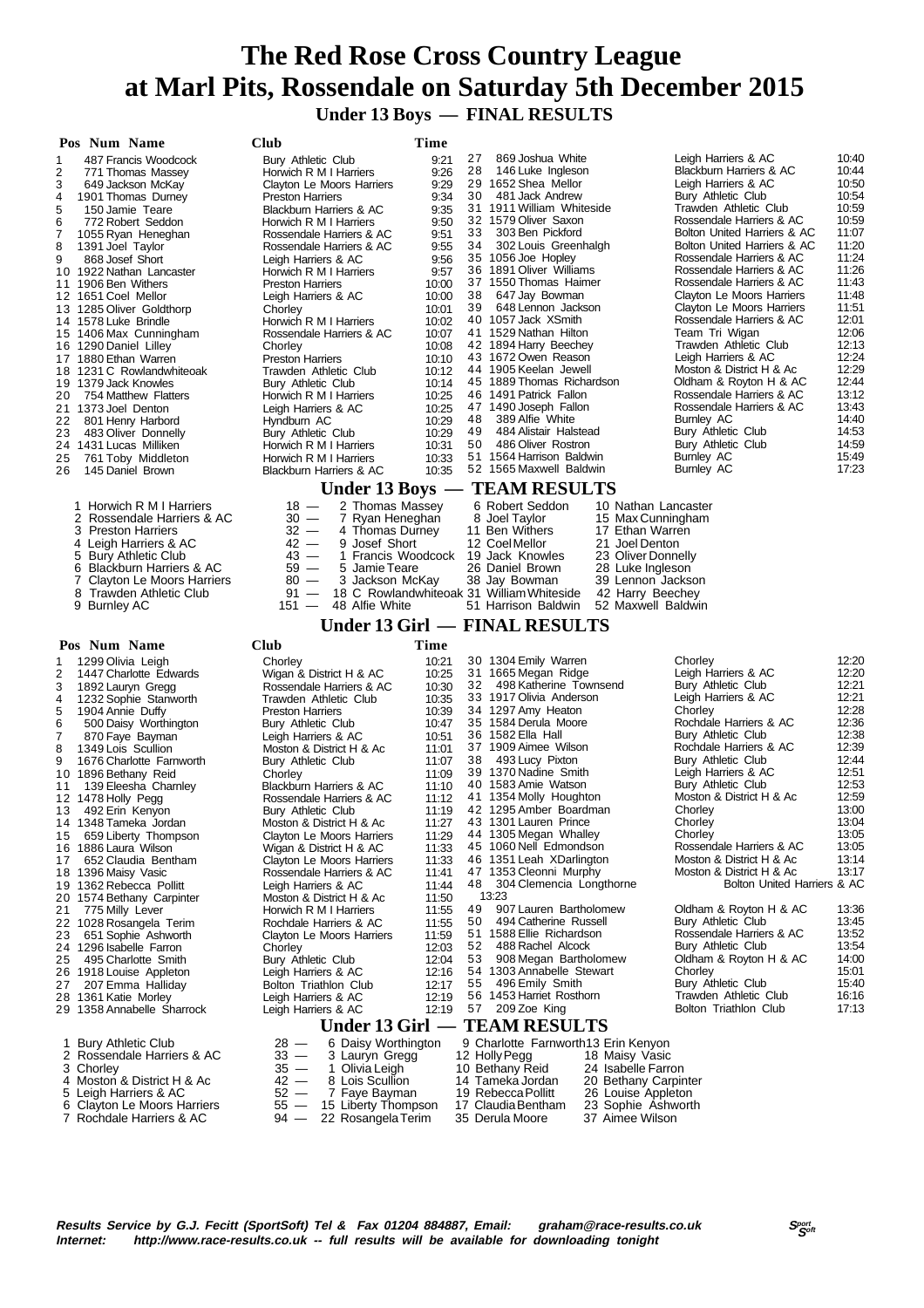**Under 15 - Boys — FINAL RESULTS (\$=non-counter)**

| Pos Num Name                   | Club                      | Time  |    |                           |                             |       |  |  |  |  |
|--------------------------------|---------------------------|-------|----|---------------------------|-----------------------------|-------|--|--|--|--|
| 502 Marcus Dey                 | Bury Athletic Club        | 14:47 |    | 17 1882 Tom Hopley        | Rossendale Harriers & AC    | 17:30 |  |  |  |  |
| 507 Oliver Makinson            | Bury Athletic Club        | 14:58 |    | 18 1347 Byren Cookson     | Moston & District H & Ac    | 17:40 |  |  |  |  |
| 3<br>878 Kristian Wade         | Leigh Harriers & AC       | 15:01 | 19 | 308 Adam Akik             | Bolton United Harriers & AC | 17:44 |  |  |  |  |
| 503 Benjamin Forrest<br>4      | Bury Athletic Club        | 15:18 | 20 | 909 Callum Atkinson       | Oldham & Royton H & AC      | 17:50 |  |  |  |  |
| 1877 Niall Higham<br>5.        | <b>Preston Harriers</b>   | 15:25 | 21 | 501 Alexander Bennett     | Bury Athletic Club          | 18:09 |  |  |  |  |
| 1608 Matthew Mackay<br>6.      | Rossendale Harriers & AC  | 16:07 | 22 | 880 Lucas White           | Leigh Harriers & AC         | 18:13 |  |  |  |  |
| 511 George Yates               | Bury Athletic Club        | 16:14 | 23 | 505 Curtis Johnstone      | Bury Athletic Club          | 18:21 |  |  |  |  |
| 911 E Glasgow-Lattibe<br>8     | Oldham & Royton H & AC    | 16:20 |    | 24 1558 Kurtis Mitton     | Rossendale Harriers & AC    | 18:22 |  |  |  |  |
| 1884 Matthew Fazakerley<br>9   | <b>Preston Harriers</b>   | 16:26 |    | 25 1874 Matthew Kenyon    | Rossendale Harriers & AC    | 18:50 |  |  |  |  |
| 910 Harry Collier<br>10        | Oldham & Royton H & AC    | 16:27 |    | 26 1392 Charlie Parkinson | Rossendale Harriers & AC    | 18:54 |  |  |  |  |
| 879 Joseph Wane<br>11          | Leigh Harriers & AC       | 16:34 | 27 | 504 Michael Hodgkinson    | Bury Athletic Club          | 19:39 |  |  |  |  |
| 877 Joseph Senior<br>12        | Leigh Harriers & AC       | 16:44 |    | 28 1544 Harry Wilkinson   | Rochdale Harriers & AC      | 19:52 |  |  |  |  |
| 13 1883 Harry Curwood          | <b>Preston Harriers</b>   | 16:47 | 29 | 663 Adam Quinn            | Clayton Le Moors Harriers   | 20:06 |  |  |  |  |
| 14 1875 Shaun Beckett          | <b>Preston Harriers</b>   | 16:56 | 30 | 509 Jack Smith            | Bury Athletic Club          | 20:16 |  |  |  |  |
| 506 Stefan Kalambouka<br>15    | Bury Athletic Club        | 17:08 |    | 31 1419 Ben Kirkman       | Rossendale Harriers & AC    | 21:02 |  |  |  |  |
| 660 Thomas Bradley<br>16       | Clayton Le Moors Harriers | 17:25 |    | 32 1473 Joe Greenough     | Blackburn Harriers & AC     | 21:47 |  |  |  |  |
| Under 15 - Boys — TEAM RESULTS |                           |       |    |                           |                             |       |  |  |  |  |

#### **NOTE: Unattached and non-counters are DELETED before teams are calculated**

| 1 Bury Athletic Club       | $7 - 1$ Marcus Dev                  | 2 Oliver Makinson                    | 4 Beniamin Forrest |
|----------------------------|-------------------------------------|--------------------------------------|--------------------|
| 2 Leigh Harriers & AC      | 26 - 3 Kristian Wade                | 11 Joseph Wane                       | 12 Joseph Senior   |
| 3 Preston Harriers         | $27 - 5$ Niall Higham               | 9 Matthew Fazakerley13 Harry Curwood |                    |
| 4 Oldham & Rovton H & AC   | $38 - 8$ E Glasgow-Lattibe          | 10 Harry Collier                     | 20 Callum Atkinson |
| 5 Rossendale Harriers & AC | 47 - 6 Matthew Mackay 17 Tom Hopley |                                      | 24 Kurtis Mitton   |

#### **Under 15 - Girls — FINAL RESULTS (\$=non-counter)**

|   | Pos Num Name             | Club                        | Time  |    |                          |                             |       |
|---|--------------------------|-----------------------------|-------|----|--------------------------|-----------------------------|-------|
|   | 881 Keely Hodgkinson     | Leigh Harriers & AC         | 17:00 | 14 | 519 Heledd Rimmer        | Bury Athletic Club          | 19:42 |
| 2 | 665 Briony Holt          | Clayton Le Moors Harriers   | 17:11 |    | 15 1879 Sophie Hall      | Oldham & Royton H & AC      | 19:46 |
| 3 | 885 Eve Williams         | Leigh Harriers & AC         | 17:32 | 16 | 884 Joanna Smith         | Leigh Harriers & AC         | 19:59 |
| 4 | 1065 Amelia Chadfield    | Rossendale Harriers & AC    | 17:48 |    | 17 1388 Harriet Foley    | Horwich R M I Harriers      | 20:15 |
|   | 5 1346 Chantelle Johnson | Moston & District H & Ac    | 17:57 | 18 | 517 Hannah Holland       | Bury Athletic Club          | 20:16 |
|   | 6 1916 Teegan Macuras    | <b>Preston Harriers</b>     | 17:57 |    | 19 1867 SLydia Shenton   | Unattached                  | 20:42 |
| 7 | 1914 Eleanor Ward        | <b>Preston Harriers</b>     | 18:19 |    | 20 1309 Charlotte Lavin  | Chorley                     | 20:53 |
| 8 | 314 Molly Philbin        | Bolton United Harriers & AC | 18:23 | 21 | 316 Leah Rushworth       | Bolton United Harriers & AC | 21:11 |
| 9 | 512 Lucy Alcock          | Bury Athletic Club          | 18:40 |    | 22 1509 Charlotte Murphy | Leigh Harriers & AC         | 24:37 |
|   | 10 1899 Charlotte Morris | <b>Preston Harriers</b>     | 18:51 | 23 | 515 Chloe XFairhurst     | Bury Athletic Club          | 25:36 |
|   | 11 1414 Minnie Targett   | Rossendale Harriers & AC    | 18:54 |    | 24 1465 Rachel Smith     | Rossendale Harriers & AC    | 26:09 |
|   | 12 1915 Sophie Reid      | <b>Preston Harriers</b>     | 19:10 | 25 | 213 Abigail King         | Bolton Triathlon Club       | 27:53 |
|   | 13 1067 Ella Tinman      | Rossendale Harriers & AC    | 19:25 |    |                          |                             |       |

# **Under 15 - Girls — TEAM RESULTS**

### **NOTE: Unattached and non-counters are DELETED before teams are calculated**

| 1 Leigh Harriers & AC      | 20 — 1 Keely Hodgkinson | 3 EveWilliams     | 16. Joanna Smith    |
|----------------------------|-------------------------|-------------------|---------------------|
| 2 Preston Harriers         | 23 - 6 Teegan Macuras   | 7 Eleanor Ward    | 10 Charlotte Morris |
| 3 Rossendale Harriers & AC | 28 — 4 Amelia Chadfield | 11 Minnie Targett | 13 Ella Tinman      |
| 4 Bury Athletic Club       | 41 — 9 Lucy Alcock      | 14 Heledd Rimmer  | 18 Hannah Holland   |

# **Race 6 - Under 17 Men — FINAL RESULTS (\$=non-counter)**

|   | Pos Num Name            | Club                     | Time  |                 | 318 Joe Gande          | Bolton United Harriers & AC | 21:21 |
|---|-------------------------|--------------------------|-------|-----------------|------------------------|-----------------------------|-------|
|   | 1510 Josh Whitehead     | Rossendale Harriers & AC | 18:38 |                 | 10 1127 Jack Crummett  | <b>Todmorden Harriers</b>   | 21:49 |
| 2 | 891 Sam Wardle          | Leigh Harriers & AC      | 18:41 | 11              | 524 Sam Brooks         | Bury Athletic Club          | 22:02 |
| 3 | 781 Luke Massey         | Horwich R M I Harriers   | 18:59 | 12 <sub>1</sub> | 671 Simon Wilshaw      | Clayton Le Moors Harriers   | 22:42 |
|   | 4 1863 Nathan Dunne     | <b>Preston Harriers</b>  | 19:00 |                 | 13 1321 George Norris  | Chorley                     | 24:10 |
|   | 5 1855 Louis Barrow     | <b>Preston Harriers</b>  | 19:05 | 14              | 669 Rvan Clarke        | Clayton Le Moors Harriers   | 24:23 |
|   | 6 1866 George Warburton | <b>Preston Harriers</b>  | 19:45 | 15              | 526 Dominic Rostron    | Bury Athletic Club          | 24:23 |
|   | 7 1868 Adam Roberts     | <b>Preston Harriers</b>  | 20:21 |                 | 16 1885 Reece Lawrence | Clayton Le Moors Harriers   | 24:43 |
|   | 8 1878 Dean Tier        | <b>Preston Harriers</b>  | 20:25 | 17              | 319 Scott Hood         | Bolton United Harriers & AC | 25:44 |
|   |                         |                          |       |                 |                        |                             |       |

## **Race 6 - Under 17 Men — TEAM RESULTS**

## **NOTE: Unattached and non-counters are DELETED before teams are calculated**

| <b>Preston Harriers</b><br>2 Clayton Le Moors Harriers                                                                                                       | 4 Nathan Dunne<br>$15 -$<br>42 - 12 Simon Wilshaw                                                                                                       |                                                    |         | 5 Louis Barrow<br>14 Ryan Clarke                                                                           | 16 Reece Lawrence | 6 George Warburton                                                                                                                     |                                           |  |
|--------------------------------------------------------------------------------------------------------------------------------------------------------------|---------------------------------------------------------------------------------------------------------------------------------------------------------|----------------------------------------------------|---------|------------------------------------------------------------------------------------------------------------|-------------------|----------------------------------------------------------------------------------------------------------------------------------------|-------------------------------------------|--|
| Pos Num Name                                                                                                                                                 | Race 6 - U17 Women — FINAL RESULTS (\$=non-counter)<br>Club                                                                                             | Time                                               |         | 325 Mercedes Mercer                                                                                        |                   | Bolton United Harriers & AC                                                                                                            | 24:44                                     |  |
| 528 Sophie Whittaker<br>2 1068 Corinna Howorth<br>1567 Katie Oakley<br>3<br>321 Rachel Bailey<br>4<br>5 1472 Charlotte Waddington<br>824 Emma Guilfoyle<br>6 | Bury Athletic Club<br>Rossendale Harriers & AC<br>Bolton United Harriers & AC<br>Bolton United Harriers & AC<br>Rossendale Harriers & AC<br>Hyndburn AC | 22:19<br>22:39<br>23:33<br>24:02<br>24:10<br>24:20 | 8<br>10 | 1876 Meg Becket<br>895 Olivia Stones<br>672 Alice Pier<br>322 Georgia Greenhalgh<br>12 1596 Ellana Solomon |                   | <b>Preston Harriers</b><br>Leigh Harriers & AC<br>Clayton Le Moors Harriers<br>Bolton United Harriers & AC<br>Rossendale Harriers & AC | 24:54<br>25:16<br>25:26<br>26:36<br>28:08 |  |
| Race 6 - U17 Women — TEAM RESULTS<br>NOTE: Unattached and non-counters are DELETED before teams are calculated                                               |                                                                                                                                                         |                                                    |         |                                                                                                            |                   |                                                                                                                                        |                                           |  |

| Bolton United Harriers & AC<br>2 Rossendale Harriers & AC                                           | 14 — 3 Katie Oakley<br>19 — 2 Corinna Howorth | 4 Rachel Bailev<br>5 Charlotte Waddington12 Ellana Solomon                              | 7 Mercedes Mercer |              |
|-----------------------------------------------------------------------------------------------------|-----------------------------------------------|-----------------------------------------------------------------------------------------|-------------------|--------------|
| Results Service by G.J. Fecitt (SportSoft) Tel & Fax 01204 884887, Email: graham@race-results.co.uk |                                               |                                                                                         |                   | <b>Sport</b> |
| Internet:                                                                                           |                                               | http://www.race-results.co.uk -- full results will be available for downloading tonight |                   |              |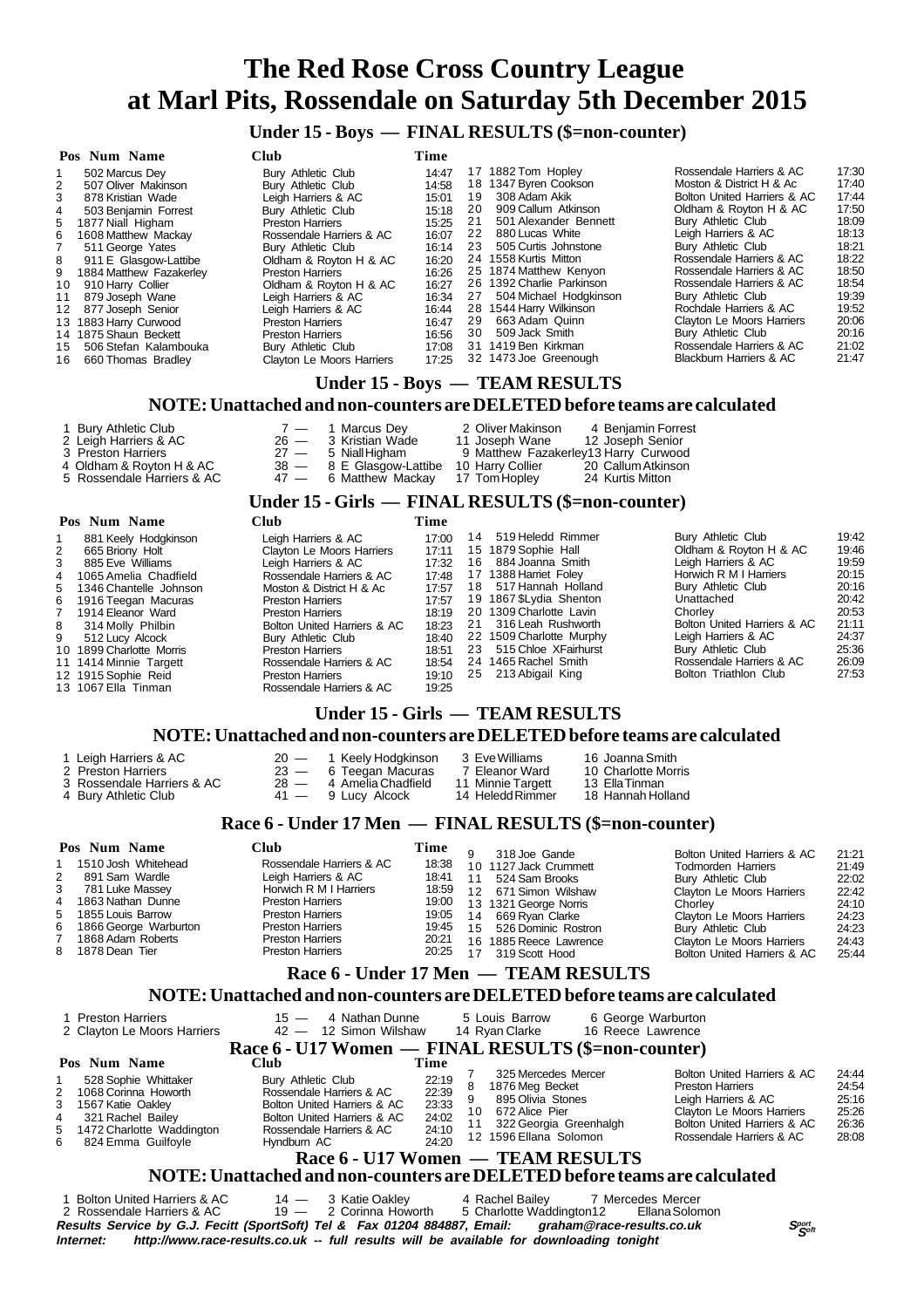### **Race 6 - Ladies — FINAL RESULTS (\$=non-counter)**

|          | Pos Num Name Cat/Pos                             |    | Club                                                              | Time           |    |                                                        |    |                                                          |                |
|----------|--------------------------------------------------|----|-------------------------------------------------------------------|----------------|----|--------------------------------------------------------|----|----------------------------------------------------------|----------------|
| 1        | 728 Joanne Nelson                                |    | L40 1 Darwen Dashers RC                                           | 21:38          |    | 55 1154 Michelle Fuller                                |    | L4011 Todmorden Harriers                                 | 27:21          |
| 2        | 1161 Pauline May                                 | L  | 2 Todmorden Harriers                                              | 21:52          | 56 | 622 Irene Roche                                        |    | L55 4 Clayton Le Moors Harriers                          | 27:23          |
| 3        | 419 Donna Cartwright                             |    | L35 1 Bury Athletic Club                                          | 22:16          |    | 57 1013 Jill Butterworth                               |    | L4012 Rochdale Harriers & AC                             | 27:28          |
| 4        | 1604 Laura Evans                                 | L  | 4 Bury Athletic Club                                              | 22:20          |    | 58 1248 Tracey Dutton                                  |    | L4013 Wigan & District H & AC                            | 27:46          |
| 5        | 421 Caitlin Cole                                 | L  | 5 Bury Athletic Club                                              | 22:23          |    | 59 1438 Shona Taylor                                   |    | L50 7 Wigan & District H & AC                            | 27:51          |
| 6        | 1861 Emma Taylor                                 | L  | 6 Accrington Road Runners                                         | 22:59          |    | 60 1684 Jane Leonard                                   |    | L55 5 Todmorden Harriers                                 | 27:52          |
| 7        | 18 Debbie Gowans                                 |    | L50 1 Accrington Road Runners                                     | 23:02          |    | 61 1434 Rachel Hodgkinson                              |    | L45 8 Leigh Harriers & AC                                | 27:59          |
| 8        | 1345 Sophie Hill                                 |    | U20 1 Moston & District H & Ac                                    | 23:09          | 62 | 856 Brenda Wane                                        |    | L50 8 Leigh Harriers & AC                                | 28:05          |
| 9        | 197 Liz McLellan                                 |    | L45 1 Bolton Triathlon Club                                       | 23:17          |    | 63 1469 Claire Powell                                  |    | L4014 Trawden Athletic Club                              | 28:12          |
| 10       | 791 Ellen SagarHesketh                           |    | U20 2 Hyndburn AC                                                 | 23:27          | 64 | 619 Bethany Quinn                                      |    | U20 4 Clayton Le Moors Harriers                          | 28:14          |
| 11       | 613 Helena Leathley                              | L. | 11 Clayton Le Moors Harriers                                      | 23:28          | 65 | 853 Marjorie Leigh                                     |    | L65 1 Leigh Harriers & AC                                | 28:15          |
| 12       | 424 Katie Geelan                                 |    | L40 2 Bury Athletic Club                                          | 23:37          |    | 66 1593 Lyndsay Derbyshire                             |    | L45 9 Burnden Road Runners                               | 28:25          |
|          | 13 1864 Nicola Cartridge                         | L  | 13 Bolton United Harriers & AC                                    | 23:54          | 67 | 423 Alison Dale                                        |    | L4510 Bury Athletic Club                                 | 28:36          |
| 14       | 426 Nicola Harland                               | L. | 14 Bury Athletic Club                                             | 24:07          | 68 | 597 Bianca Bennett                                     | L. | 68 Clayton Le Moors Harriers                             | 28:42          |
|          | 15 1164 Rebecca Patrick                          |    | L45 2 Todmorden Harriers                                          | 24:13          | 69 | 626 Katherine Thompson L60 2 Clayton Le Moors Harriers |    |                                                          | 29:00          |
|          | 16 1256 Jayne Taylor                             |    | L50 2 Wigan & District H & AC                                     | 24:13          |    | 70 1849 Sarah Green                                    |    | 70 Bolton United Harriers & AC                           | 29:04          |
| 17       | 20 Julia Hartley                                 |    | L40 3 Accrington Road Runners                                     | 24:14          | 71 | 430 Jennifer Smalley                                   |    | U20 5 Bury Athletic Club                                 | 29:23          |
|          | 18 1149 Melanie Blackhurst                       |    | L50 3 Todmorden Harriers                                          | 24:19          | 72 | 733 Deborah Robinson                                   | L. | 72 Darwen Dashers RC                                     | 29:40          |
| 19       | 422 Christie Cook                                |    | U20 3 Bury Athletic Club                                          | 24:21          |    | 73 1856 Rosie Cummings                                 | L  | 73 Rossendale Harriers & AC                              | 29:44          |
| 20       | 1627 Emma Flanagan                               | L. | 20 Rossendale Harriers & AC                                       | 24:21          | 74 | 623 Julia Rushton                                      |    | L50 9 Clayton Le Moors Harriers                          | 29:45          |
| 21       | 359 Leslie Fisher                                |    | L55 1 Burnden Road Runners                                        | 24:27          | 75 | 129 Lorna Sharp                                        |    | L4015 Blackburn Harriers & AC                            | 29:49          |
| 22       | 723 Amy Freeman                                  | L. | 22 Darwen Dashers RC                                              | 24:28          |    | 76 1858 Claire Hardy                                   | L  | 76 Darwen Dashers RC                                     | 29:53          |
| 23       | 60 Jackie Price                                  |    | L35 2 Astley & Tyldesley RR                                       | 24:33          |    | 77 1681 Laura Cameron                                  | L  | 77 Darwen Dashers RC                                     | 29:55          |
|          | 24 1043 Lynne Berbatiotis                        |    | L35 3 Rossendale Harriers & AC                                    | 24:37          |    | 78 1205 Ann Hartley                                    | Ι. | 78 Trawden Athletic Club                                 | 30:03          |
| 25       | 985 Fiona Lynch                                  |    | L40 4 Radcliffe AC                                                | 24:40          |    | 79 1199 Verity Brown                                   | L  | 79 Trawden Athletic Club                                 | 30:25          |
| 26       | 1611 Helen Buchan                                |    | L35 4 Trawden Athletic Club                                       | 24:55          | 80 | 724 Janet Greenhalgh                                   |    | L4016 Darwen Dashers RC                                  | 30:32          |
| 27       | 599 Jean Brown                                   |    | L45 3 Clayton Le Moors Harriers                                   | 24:58          | 81 | 736 Rebecca Simms                                      |    | L4511 Darwen Dashers RC                                  | 30:41<br>31:12 |
| 28       | 54 Susan Fletcher                                |    | L35 5 Astley & Tyldesley RR                                       | 25:00          | 82 | 53 Michelle Fairclough                                 |    | L3510 Astley & Tyldesley RR                              |                |
| 29       | 1873 Jackie Scar                                 |    | L50 4 Todmorden Harriers                                          | 25:02          | 83 | 607 Sarah Helliwell<br>84 1157 Julie Graham            |    | 83 Clayton Le Moors Harriers<br>L4512 Todmorden Harriers | 31:51<br>32:12 |
| 30       | 609 Vicky Heys                                   |    | L40 5 Clayton Le Moors Harriers                                   | 25:04          |    | 85 1163 Moyra Parfitt                                  |    | L70 1 Todmorden Harriers                                 | 32:14          |
| 31       | 55 Suzanne Gregory                               |    | L40 6 Astley & Tyldesley RR                                       | 25:12          |    | 86 1580 Deborah Armstrong                              |    | L4513 Trawden Athletic Club                              | 32:21          |
| 32<br>33 | 721 Janine Fallon                                |    | L35 6 Darwen Dashers RC                                           | 25:38<br>25:40 |    | 87 1959 Jan Andrew                                     |    | L4514 Radcliffe AC                                       | 32:35          |
|          | 16 Catherine Derbyshire                          |    | L35 7 Accrington Road Runners                                     | 25:52          |    | 88 1503 Lorna Taylor                                   |    | L 88 Rossendale Harriers & AC                            | 32:53          |
|          | 34 1602 Angela Shian<br>35 1600 Orlaith O'Mahony |    | L35 8 Clayton Le Moors Harriers<br>L 35 Clayton Le Moors Harriers | 25:55          |    | 89 1046 Emma Smith                                     | L. | 89 Rossendale Harriers & AC                              | 32:58          |
| 36       | 715 Carol Butterworth                            |    | L45 4 Darwen Dashers RC                                           | 25:59          |    | 90 1020 Nicola Smith                                   |    | L4017 Rochdale Harriers & AC                             | 33:07          |
|          | 37 1887 Natalie Murphy                           |    | L45 5 Rossendale Harriers & AC                                    | 26:01          |    | 91 1470 Karin Goss                                     |    | L65 2 Clayton Le Moors Harriers                          | 33:19          |
| 38       | 428 Lucy Hodson                                  |    | 38 Bury Athletic Club                                             | 26:02          |    | 92 1016 Jacqueline Mason                               |    | L5010 Rochdale Harriers & AC                             | 33:24          |
| 39       | 1613 Jenny Pillings                              | L. | 39 Rochdale Harriers & AC                                         | 26:04          | 93 | 63 Clare Unsworth                                      |    | L4018 Astley & Tyldesley RR                              | 34:33          |
| 40       | 362 Gwen Kinloch                                 |    | L55 2 Burnden Road Runners                                        | 26:04          |    | 94 1109 Niparun Nessa                                  | L. | 94 Royton Road Runners                                   | 34:35          |
| 41       | 358 Anne Ferguson                                |    | L55 3 Burnden Road Runners                                        | 26:06          | 95 | 365 Maria Parkinson                                    |    | L4515 Burnden Road Runners                               | 35:32          |
|          | 42 1018 Janice Needham                           |    | L60 1 Rochdale Harriers & AC                                      | 26:08          | 96 | 594 Susan Allen                                        |    | L55 6 Clayton Le Moors Harriers                          | 35:43          |
|          | 43 1012 Anna Blomfield                           |    | L50 5 Rochdale Harriers & AC                                      | 26:11          |    | 97 1045 Barbara Howorth                                |    | L4516 Rossendale Harriers & AC                           | 35:49          |
|          | 44 1599 Holly Craggs                             |    | L35 9 Burnden Road Runners                                        | 26:14          | 98 | 363 Diane Morrison                                     |    | L4517 Burnden Road Runners                               | 35:52          |
|          | 45 1621 Fiona Steel                              | L. | 45 Leigh Harriers & AC                                            | 26:26          |    | 99 1862 \$Alice Mervin                                 |    | L4518 Unattached                                         | 36:59          |
| 46       | 431 Jenny Yates                                  |    | L50 6 Bury Athletic Club                                          | 26:29          |    | 1001022 Catherine Unwin                                |    | L5011 Rochdale Harriers & AC                             | 38:07          |
|          | 47 1152 Claire Duffield                          |    | L40 7 Todmorden Harriers                                          | 26:34          |    | 101 1931 \$Petra Bower                                 |    | L4019 Unattached                                         | 38:07          |
|          | 48 1501 Hayley Corbishley                        | L. | 48 Rossendale Harriers & AC                                       | 26:40          |    | 102 726 Tina Kuczer                                    |    | L4020 Darwen Dashers RC                                  | 39:02          |
|          | 49 1934 Tracy Ireland                            |    | L45 6 Rossendale Harriers & AC                                    | 26:46          |    | 103 718 Linda Coffey                                   |    | L60 3 Darwen Dashers RC                                  | 39:02          |
|          | 50 1928 Samantha Crofts                          |    | L45 7 Rossendale Harriers & AC                                    | 26:51          |    | 104 612 Christine Leathley                             |    | L65 3 Clayton Le Moors Harriers                          | 43:11          |
|          | 51 1907 Jeana Wilson                             |    | L40 8 Rochdale Harriers & AC                                      | 27:05          |    | 1051365 Diane Denney                                   |    | L3511 Leigh Harriers & AC                                | 43:44          |
| 52       | 260 Cherry Collison                              |    | L40 9 Bolton United Harriers & AC                                 | 27:12          |    | 1061044 Shelley Heneghan                               |    | L4519 Rossendale Harriers & AC                           | 45:31          |
|          | 53 1209 Jenny McAndrew                           |    | L4010 Trawden Athletic Club                                       | 27:14          |    |                                                        |    |                                                          |                |
| 54       | 730 Leanne Postlethwaite L                       |    | 54 Darwen Dashers RC                                              | 27:16          |    |                                                        |    |                                                          |                |

 **Race 6 - Ladies — TEAM RESULTS**

#### **NOTE: Unattached and non-counters are DELETED before teams are calculated**

| 1 Bury Athletic Club           | $12 - 3$ Donna Cartwright | 4 Laura Evans                      | 5 Caitlin Cole        |
|--------------------------------|---------------------------|------------------------------------|-----------------------|
| 2 Accrington Road Runners      | 30 — 6 Emma Taylor        | 7 Debbie Gowans                    | 17 Julia Hartley      |
| 3 Todmorden Harriers           | 35 — 2 Pauline Mav        | 15 Rebecca Patrick                 | 18 Melanie Blackhurst |
| 4 Darwen Dashers RC            | $55 - 1$ Joanne Nelson    | 22 Amy Freeman                     | 32 Janine Fallon      |
| 5 Clayton Le Moors Harriers    | $68 - 11$ Helena Leathley | 27 Jean Brown                      | 30 Vicky Heys         |
| 6 Rossendale Harriers & AC     | 81 - 20 Emma Flanagan     | 24 Lynne Berbatiotis               | 37 Natalie Murphy     |
| 7 Astley & Tyldesley RR        | 82 — 23 Jackie Price      | 28 Susan Fletcher                  | 31 Suzanne Gregory    |
| 8 Burnden Road Runners         | $102 - 21$ Leslie Fisher  | 40 Gwen Kinloch                    | 41 Anne Ferguson      |
| 9 Rochdale Harriers & AC       | $124 - 39$ Jenny Pillings | 42 Janice Needham                  | 43 Anna Blomfield     |
| 10 Wigan & District H & AC     | $133 - 16$ Jayne Taylor   | 58 Tracey Dutton                   | 59 Shona Taylor       |
| 11 Bolton United Harriers & AC | 135 - 13 Nicola Cartridge | 52 Cherry Collison 70 Sarah Green  |                       |
| 12 Trawden Athletic Club       | $142 - 26$ Helen Buchan   | 53 Jenny McAndrew 63 Claire Powell |                       |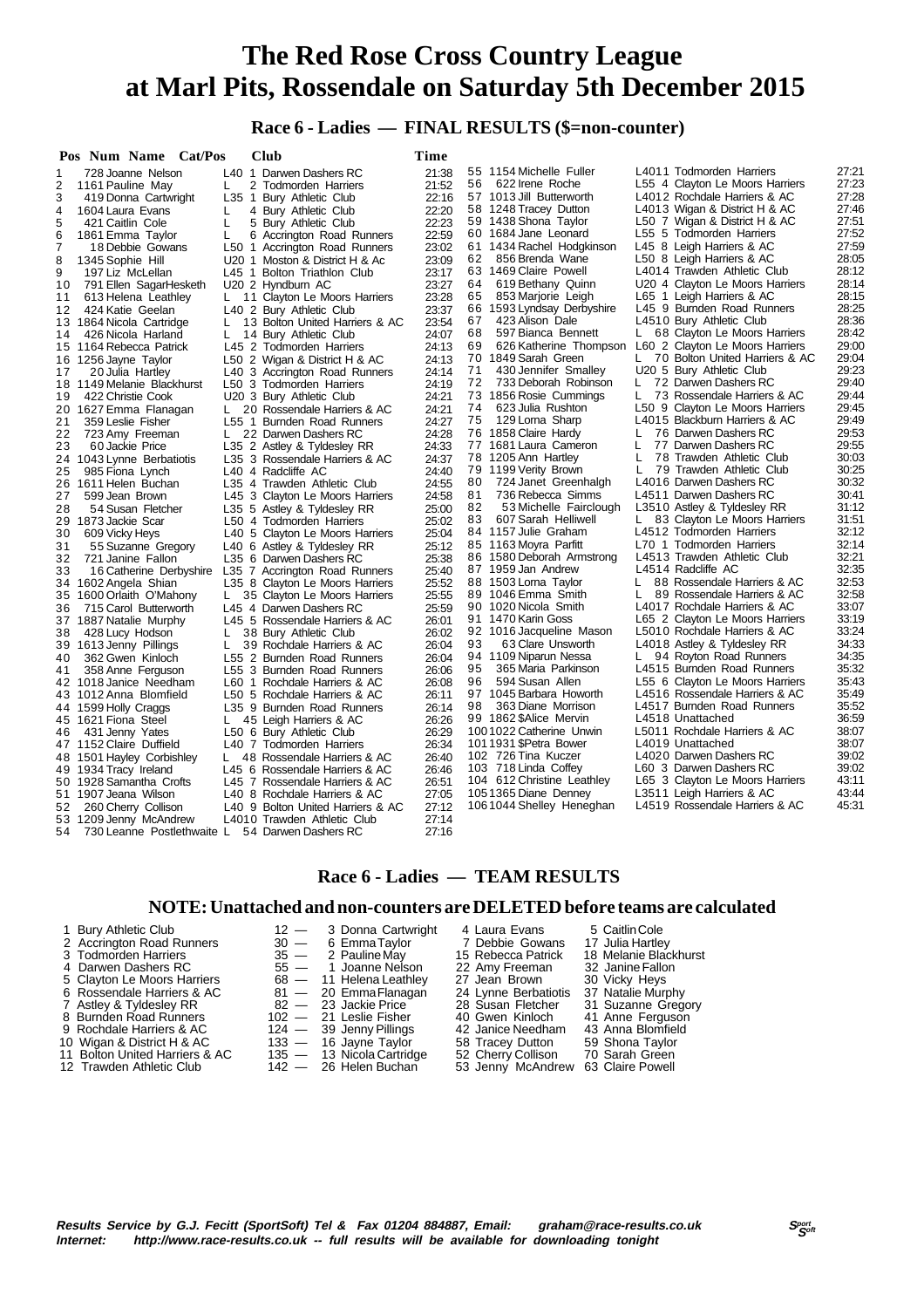# **The Red Rose Cross Country League at Marl Pits, Rossendale on Saturday 5th December 2015 Race 6 - Ladies (Vets) — FINAL RESULTS (\$=non-counter)**

| Pos Num Name Cat/Pos                        | <b>Club</b>                                                   | Time  |    |                           |                                 |       |
|---------------------------------------------|---------------------------------------------------------------|-------|----|---------------------------|---------------------------------|-------|
| 728 Joanne Nelson                           | L40 1 Darwen Dashers RC                                       | 21:38 | 38 | 622 Irene Roche           | L55 4 Clayton Le Moors Harriers | 27:23 |
| 2<br>419 Donna Cartwright                   | L35 1 Bury Athletic Club                                      | 22:16 |    | 39 1013 Jill Butterworth  | L4012 Rochdale Harriers & AC    | 27:28 |
| 3<br>18 Debbie Gowans                       | L50 1 Accrington Road Runners                                 | 23:02 |    | 40 1248 Tracey Dutton     | L4013 Wigan & District H & AC   | 27:46 |
| 4<br>197 Liz McLellan                       | L45 1 Bolton Triathlon Club                                   | 23:17 |    | 41 1438 Shona Taylor      | L50 7 Wigan & District H & AC   | 27:51 |
| 424 Katie Geelan                            | L40 2 Bury Athletic Club                                      | 23:37 |    | 42 1684 Jane Leonard      | L55 5 Todmorden Harriers        | 27:52 |
| 1164 Rebecca Patrick                        | L45 2 Todmorden Harriers                                      | 24:13 |    | 43 1434 Rachel Hodgkinson | L45 8 Leigh Harriers & AC       | 27:59 |
|                                             | L50 2 Wigan & District H & AC                                 | 24:13 | 44 | 856 Brenda Wane           | L50 8 Leigh Harriers & AC       | 28:05 |
| 1256 Jayne Taylor<br>8                      | L40 3 Accrington Road Runners                                 | 24:14 |    | 45 1469 Claire Powell     | L4014 Trawden Athletic Club     | 28:12 |
| 20 Julia Hartley<br>1149 Melanie Blackhurst | L50 3 Todmorden Harriers                                      | 24:19 | 46 | 853 Marjorie Leigh        | L65 1 Leigh Harriers & AC       | 28:15 |
| 359 Leslie Fisher<br>10                     | L55 1 Burnden Road Runners                                    | 24:27 | 47 | 1593 Lyndsay Derbyshire   | L45 9 Burnden Road Runners      | 28:25 |
| 60 Jackie Price<br>11                       |                                                               | 24:33 | 48 | 423 Alison Dale           | L4510 Bury Athletic Club        | 28:36 |
|                                             | L35 2 Astley & Tyldesley RR<br>L35 3 Rossendale Harriers & AC | 24:37 | 49 | 626 Katherine Thompson    | L60 2 Clayton Le Moors Harriers | 29:00 |
| 1043 Lynne Berbatiotis<br>12<br>13          | L40 4 Radcliffe AC                                            | 24:40 | 50 | 623 Julia Rushton         | L50 9 Clayton Le Moors Harriers | 29:45 |
| 985 Fiona Lynch<br>1611 Helen Buchan<br>14  | L35 4 Trawden Athletic Club                                   | 24:55 | 51 | 129 Lorna Sharp           | L4015 Blackburn Harriers & AC   | 29:49 |
| 599 Jean Brown<br>15                        | L45 3 Clayton Le Moors Harriers                               | 24:58 | 52 | 724 Janet Greenhalgh      | L4016 Darwen Dashers RC         | 30:32 |
| 54 Susan Fletcher<br>16                     | L35 5 Astley & Tyldesley RR                                   | 25:00 | 53 | 736 Rebecca Simms         | L4511 Darwen Dashers RC         | 30:41 |
| 1873 Jackie Scar<br>1/                      | L50 4 Todmorden Harriers                                      | 25:02 | 54 | 53 Michelle Fairclough    | L3510 Astley & Tyldesley RR     | 31:12 |
| 609 Vicky Heys<br>18                        | L40 5 Clayton Le Moors Harriers                               | 25:04 |    | 55 1157 Julie Graham      | L4512 Todmorden Harriers        | 32:12 |
| 55 Suzanne Gregory<br>19                    | L40 6 Astley & Tyldesley RR                                   | 25:12 |    | 56 1163 Moyra Parfitt     | L70 1 Todmorden Harriers        | 32:14 |
| 721 Janine Fallon<br>20                     | L35 6 Darwen Dashers RC                                       | 25:38 |    | 57 1580 Deborah Armstrong | L4513 Trawden Athletic Club     | 32:21 |
| 21<br>16 Catherine Derbyshire               | L35 7 Accrington Road Runners                                 | 25:40 | 58 | 1959 Jan Andrew           | L4514 Radcliffe AC              | 32:35 |
| 1602 Angela Shian                           | L35 8 Clayton Le Moors Harriers                               | 25:52 |    | 59 1020 Nicola Smith      | L4017 Rochdale Harriers & AC    | 33:07 |
| 23<br>715 Carol Butterworth                 | L45 4 Darwen Dashers RC                                       | 25:59 |    | 60 1470 Karin Goss        | L65 2 Clayton Le Moors Harriers | 33:19 |
| 24 1887 Natalie Murphy                      | L45 5 Rossendale Harriers & AC                                | 26:01 |    | 61 1016 Jacqueline Mason  | L5010 Rochdale Harriers & AC    | 33:24 |
| 25<br>362 Gwen Kinloch                      | L55 2 Burnden Road Runners                                    | 26:04 | 62 | 63 Clare Unsworth         | L4018 Astley & Tyldesley RR     | 34:33 |
| 26<br>358 Anne Ferguson                     | L55 3 Burnden Road Runners                                    | 26:06 | 63 | 365 Maria Parkinson       | L4515 Burnden Road Runners      | 35:32 |
| 1018 Janice Needham<br>27                   | L60 1 Rochdale Harriers & AC                                  | 26:08 | 64 | 594 Susan Allen           | L55 6 Clayton Le Moors Harriers | 35:43 |
| 28 1012 Anna Blomfield                      | L50 5 Rochdale Harriers & AC                                  | 26:11 |    | 65 1045 Barbara Howorth   | L4516 Rossendale Harriers & AC  | 35:49 |
| 29 1599 Holly Craggs                        | L35 9 Burnden Road Runners                                    | 26:14 | 66 | 363 Diane Morrison        | L4517 Burnden Road Runners      | 35:52 |
| 30<br>431 Jenny Yates                       | L50 6 Bury Athletic Club                                      | 26:29 |    | 67 1862 SAlice Mervin     | L4518 Unattached                | 36:59 |
| 1152 Claire Duffield<br>31                  | L40 7 Todmorden Harriers                                      | 26:34 |    | 68 1022 Catherine Unwin   | L5011 Rochdale Harriers & AC    | 38:07 |
| 32 1934 Tracy Ireland                       | L45 6 Rossendale Harriers & AC                                | 26:46 |    | 69 1931 \$Petra Bower     | L4019 Unattached                | 38:07 |
| 33 1928 Samantha Crofts                     | L45 7 Rossendale Harriers & AC                                | 26:51 | 70 | 726 Tina Kuczer           | L4020 Darwen Dashers RC         | 39:02 |
| 34 1907 Jeana Wilson                        | L40 8 Rochdale Harriers & AC                                  | 27:05 | 71 | 718 Linda Coffey          | L60 3 Darwen Dashers RC         | 39:02 |
| 260 Cherry Collison<br>35                   | L40 9 Bolton United Harriers & AC                             | 27:12 | 72 | 612 Christine Leathley    | L65 3 Clayton Le Moors Harriers | 43:11 |
| 36 1209 Jenny McAndrew                      | L4010 Trawden Athletic Club                                   | 27:14 |    | 73 1365 Diane Denney      | L3511 Leigh Harriers & AC       | 43:44 |
| 37 1154 Michelle Fuller                     | I 4011 Todmorden Harriers                                     | 27.21 |    | 74 1044 Shelley Heneghan  | L4519 Rossendale Harriers & AC  | 45:31 |

# **Race 6 - Ladies (Vets) — TEAM RESULTS**

#### **NOTE: Unattached and non-counters are DELETED before teams are calculated**

| 1 Todmorden Harriers        | $32 -$ | 6 Rebecca Patrick           | 9 Melanie Blackhurst 17 Jackie Scar |                  |
|-----------------------------|--------|-----------------------------|-------------------------------------|------------------|
| 2 Accrington Road Runners   |        | $32 - 3$ Debbie Gowans      | 8 Julia Hartley                     | 21 Catherine De  |
| 3 Bury Athletic Club        |        | 37 - 2 Donna Cartwright     | 5 Katie Geelan                      | 30 Jenny Yates   |
| 4 Darwen Dashers RC         |        | 44 - 1 Joanne Nelson        | 20 Janine Fallon                    | 23 Carol Butterv |
| 5 Astley & Tyldesley RR     |        | 46 - 11 Jackie Price        | 16 Susan Fletcher                   | 19 Suzanne Gre   |
| 6 Clayton Le Moors Harriers |        | $55 - 15$ Jean Brown        | 18 Vicky Heys                       | 22 Angela Shian  |
| 7 Burnden Road Runners      |        | $61 - 10$ Leslie Fisher     | 25 Gwen Kinloch                     | 26 Anne Fergus   |
| 8 Rossendale Harriers & AC  |        | $68 - 12$ Lynne Berbatiotis | 24 Natalie Murphy                   | 32 Tracy Ireland |
| 9 Wigan & District H & AC   |        | 88 — 7 Jayne Taylor         | 40 Tracey Dutton                    | 41 Shona Taylor  |
| 10 Rochdale Harriers & AC   |        | 89 - 27 Janice Needham      | 28 Anna Blomfield                   | 34 Jeana Wilson  |
|                             |        |                             |                                     |                  |

12 Leigh Harriers & AC

1 1 Tomorden Harrick 9 Melanie Blackhurst 17 Jackie Scar<br>
1 2 Toebbie Gowans 8 Julia Hartley 21 Catherine D<br>
1 2 Tonna Cartwright 5 Katie Geelan 30 Jenny Yate 32 - 3 Debbie Gowans<br>37 - 2 Donna Cartwright 5 Katie Geelan<br>44 - 1 Joanne Nelson 20 Janine Fallon<br>46 - 11 Jackie Price 16 Susan Fletcher 46 — 11 Jackie Price 16 Susan Fletcher 19 Suzanne Gregory<br>55 — 15 Jean Brown 18 Vicky Hevs 22 Angela Shian 6 Clayton Le Moore 18 Vicky Heys 22 Angela Shian<br>61 — 10 Leslie Fisher 25 Gwen Kinloch 26 Anne Fergus 81 — 10 Leslie Fisher 25 Gwen Kinloch 26 Anne Ferguson<br>68 — 12 Lynne Berbatiotis 24 Natalie Murphy 32 Tracy Ireland<br>88 — 7 Jayne Taylor 40 Tracey Dutton 41 Shona Taylor 10 Vigan & District H & AC 88 — 12 James Taylor 40 Tracey Dutton 41 Shona Taylor<br>
Rochdale Harriers & AC 89 — 27 Janice Needham 28 Anna Blomfield 34 Jeana Wilson<br>
Trawden Athletic Club 95 — 14 Helen Buchan 36 Jenny McAndre 11 11 Helen Buchan 36 Jenny McAndrew 45 Claire Powell<br>133 — 43 Rachel Hodgkinson 44 Brenda Wane 46 Marjorie Leigh

21 Catherine Derbyshire 4 Daniel Cartwright<br>
4 Danne Nelson 20 Janine Fallon 23 Carol Butterworth<br>
11 Jackie Price 16 Susan Fletcher 19 Suzanne Gregory

- 
- -

### **Race 6 - Under 20 — FINAL RESULTS (\$=non-counter)**

|   | Pos Num Name             | Club                            | Time  |  |  |
|---|--------------------------|---------------------------------|-------|--|--|
|   | 1 1345 Sophie Hill       | U20 1 Moston & District H & Ac  | 23:09 |  |  |
|   | 2 791 Ellen SagarHesketh | U20 2 Hyndburn AC               | 23:27 |  |  |
| 3 | 422 Christie Cook        | U20 3 Bury Athletic Club        | 24.21 |  |  |
| 4 | 619 Bethany Quinn        | U20 4 Clayton Le Moors Harriers | 28:14 |  |  |
| 5 | 430 Jennifer Smalley     | U20 5 Bury Athletic Club        | 29:23 |  |  |

### **Race 6 - Under 20 — TEAM RESULTS**

#### **No complete teams**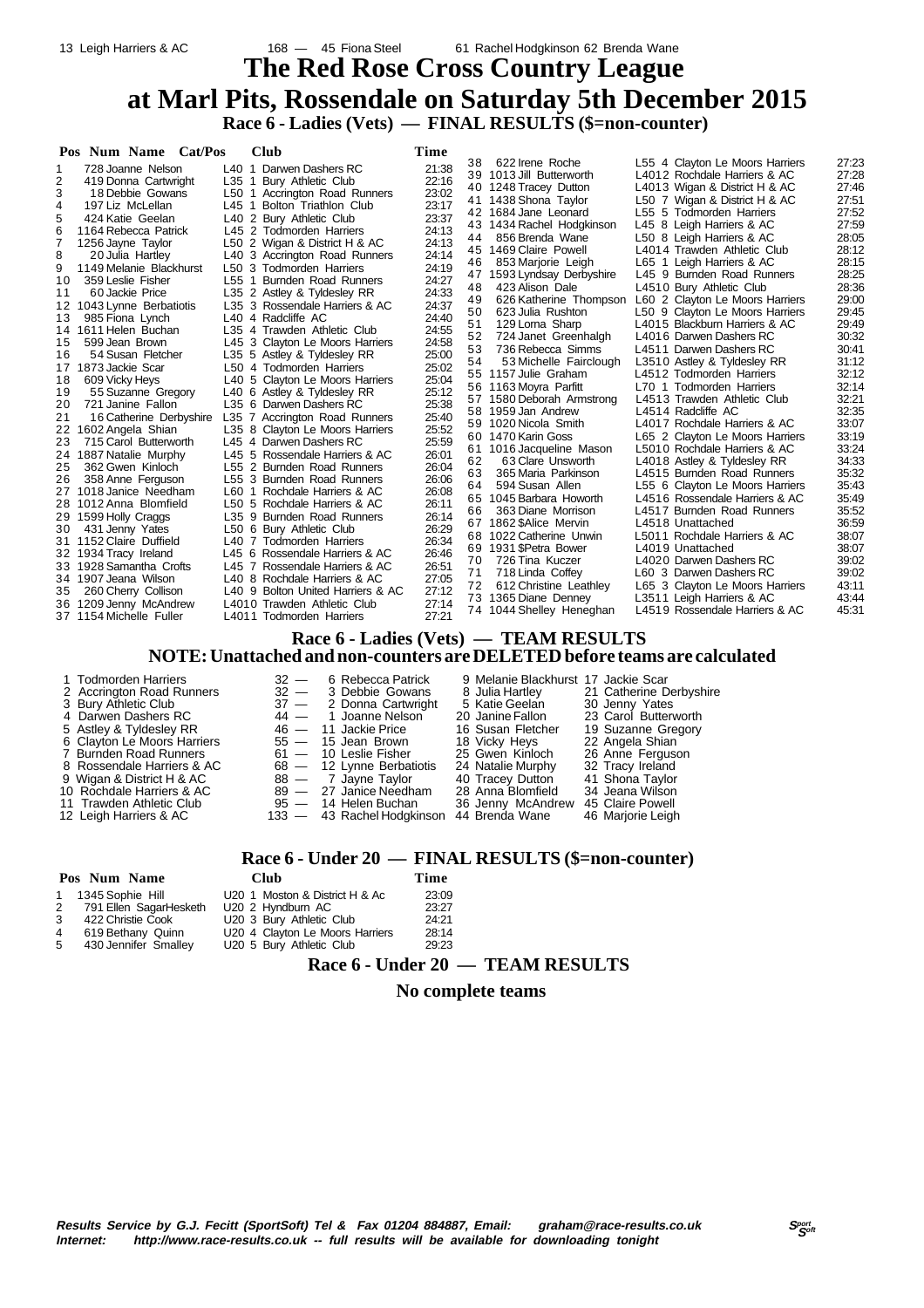### **Senior — FINAL RESULTS (\$=non-counter)**

|          | Pos Num Name Cat/Pos                            | Club                                                                 | Time           |                                                        |                                                                  |                |
|----------|-------------------------------------------------|----------------------------------------------------------------------|----------------|--------------------------------------------------------|------------------------------------------------------------------|----------------|
| 1        | 1042 Robert Webb                                | Rossendale Harriers & AC                                             | 29:50          | 85 1119 Paul Brannigan                                 | V5013 Todmorden Harriers                                         | 39:02          |
| 2<br>3   | 218 Tom Carson<br>1960 Dominic Walton           | Bolton United Harriers & AC<br>Rossendale Harriers & AC              | 29:56<br>30:12 | 86 1854 Peter Sagar<br>544 Michael Clarke<br>87        | V55 3 Hyndburn AC<br>V4019 Clayton Le Moors Harriers             | 39:05<br>39:09 |
| 4        | 1032 Anthony Dalton                             | Rossendale Harriers & AC                                             | 30:44          | 88 1841 \$Leon Szymanski                               | V55 4 Unattached                                                 | 39:37          |
| 5        | 227 Tommy Harrison                              | Bolton United Harriers & AC                                          | 30:47          | 89 1508 Dave Kershaw                                   | V55 5 Chorley                                                    | 39:41          |
| 6<br>7   | 222 Karl Darcy                                  | Bolton United Harriers & AC                                          | 30:49<br>30:51 | 414 Harry Stainton<br>90<br>91 1845 \$Barry Wheeler    | U20 6 Bury Athletic Club<br><b>Red Rose Road Runners</b>         | 39:47<br>39:51 |
| 8        | 1542 Danny Collinge<br>839 Dave Smith           | Burnley AC<br>Leigh Harriers & AC                                    | 31:34          | 904 David Smith<br>92                                  | V5014 Oldham & Royton H & AC                                     | 39:52          |
| 9        | 238 Phil Marsden                                | Bolton United Harriers & AC                                          | 31:38          | 346 Colin Rigby<br>93                                  | V4516 Burnden Road Runners                                       | 39:55          |
| 10       | 380 Gary Shaw                                   | V40 1 Burnley AC                                                     | 31:50          | 94 1851 Andy Eccles                                    | V55 6 Wigan & District H & AC                                    | 39:55          |
| 12       | 11 1870 \$Chris Barnes<br>397 David Cullen      | Unattached<br>Bury Athletic Club                                     | 31:54<br>32:03 | 95<br>591 John Wilcock<br>899 John Hudson<br>96        | V5015 Clayton Le Moors Harriers<br>V65 1 Oldham & Royton H & AC  | 39:59<br>40:03 |
|          | 13 1835 Marc Hartley                            | <b>Barlick Fell Runners</b>                                          | 32:07          | 97 1071 Neil Brock                                     | V5016 Royton Road Runners                                        | 40:20          |
| 14       | 396 Tony Cullen                                 | V40 2 Bury Athletic Club                                             | 32:08          | 98<br>339 Christophe Menand                            | V4517 Burnden Road Runners                                       | 40:21          |
| 16       | 15 1148 Andrew Wrench<br>96 Shaun Livesey       | V50 1 Todmorden Harriers<br>V40 3 Blackburn Harriers & AC            | 32:10<br>32:11 | 99 1131 Andy Forbes<br>1001860 Michael Wrigley         | V4518 Todmorden Harriers<br>V4020 Trawden Athletic Club          | 40:27<br>40:31 |
|          | 17 1116 Nick Barber                             | V40 4 Todmorden Harriers                                             | 32:11          | 101 974 Ian West                                       | V5017 Radcliffe AC                                               | 40:35          |
| 18       | 237 John Knowles                                | V40 5 Bolton United Harriers & AC                                    | 32:38          | 102 832 Andrew Howarth                                 | V4519 Leigh Harriers & AC                                        | 40:36          |
|          | 19 1172 Nick Gaskell                            | V40 6 Trawden Athletic Club                                          | 32:42          | 1031089 Carl O'Callaghan<br>1041852 Warren Crook       | V4021 Royton Road Runners<br>V5018 Chorley                       | 40:36<br>40:37 |
| 21       | 20 1128 Dwane Dixon<br>538 Tom Brewster         | V40 7 Todmorden Harriers<br>Clayton Le Moors Harriers                | 32:49<br>32:54 | 105 400 Duncan Forrest                                 | V4022 Bury Athletic Club                                         | 40:37          |
| 22       | 405 Benn Heywood                                | U20 1 Bury Athletic Club                                             | 32:58          | 1061844 Anthony Brown                                  | Trawden Athletic Club                                            | 40:38          |
|          | 23 1120 Graeme Brown                            | <b>Todmorden Harriers</b>                                            | 33:19          | 1071115 Matthew Annison                                | <b>Todmorden Harriers</b>                                        | 40:47          |
|          | 24 1869 William Grimshaw<br>25 1666 George Pier | U20 2 Bolton United Harriers & AC<br>U20 3 Clayton Le Moors Harriers | 33:32<br>33:49 | 108 683 Paul Eyres<br>1091937 \$Callan Rowland         | Darwen Dashers RC<br>U20 7 Unattached                            | 40:56<br>41:03 |
|          | 26 1935 Dominic XWalton                         | Rossendale Harriers & AC                                             | 33:54          | 1101086 Bryan Lawton                                   | V4520 Royton Road Runners                                        | 41:04          |
| 27       | 552 Carl Helliwell                              | V40 8 Clayton Le Moors Harriers                                      | 33:54          | 111 998 Stephen Leak                                   | V5019 Rochdale Harriers & AC                                     | 41:26          |
|          | 28 1689 Richard Smith                           | Leigh Harriers & AC                                                  | 34:20          | 1121843 \$Mark Shuttleworth<br>1131474 Craig Greenough | Lostock Ac<br>V4521 Blackburn Harriers & AC                      | 41:28<br>41:30 |
| 29       | 221 Simon Dally<br>30 1847 \$Dave Rider         | V45 1 Bolton United Harriers & AC<br>V40 9 Unattached                | 34:24<br>34:26 | 114 571 Chris Paul                                     | Clayton Le Moors Harriers                                        | 41:37          |
|          | 31 1432 David Milliken                          | V45 2 Horwich R M I Harriers                                         | 34:28          | 1151838 David Barnes                                   | V5020 Darwen Dashers RC                                          | 41:39          |
|          | 32 1173 lan Greenwood                           | V50 2 Trawden Athletic Club                                          | 34:31          | 1161081 Lee Higginbottom                               | Royton Road Runners                                              | 41:43          |
| 33       | 711 Mark Walsh<br>34 1327 Darren Fishwick       | V45 3 Darwen Dashers RC<br>V45 4 Chorley                             | 34:35<br>34:43 | 1171334 Andrew Pilkington<br>1181677 Paul Swyers       | V4522 Chorley<br>V4523 Radcliffe AC                              | 41:43<br>41:48 |
| 35       | 785 William Moynihan                            | U20 4 Hyndburn AC                                                    | 34:45          | 119 840 Darren Smith                                   | Leigh Harriers & AC                                              | 41:49          |
| 36       | 693 Derek Reilly                                | V45 5 Darwen Dashers RC                                              | 34:46          | 120 688 Brian Morris                                   | V5021 Darwen Dashers RC                                          | 41:50          |
| 37       | 675 Paul Brindle                                | V4010 Darwen Dashers RC                                              | 34:48          | 121 958 Mark Cartwright<br>122<br>30 James Bentall     | V4524 Radcliffe AC<br>Astley & Tyldesley RR                      | 42:02<br>42:12 |
| 38<br>39 | 7 Graham Morris<br>746 CEssex-Crosby            | V50 3 Accrington Road Runners<br>Horwich R M I Harriers              | 34:50<br>34:50 | 123 410 Danny Potts                                    | Bury Athletic Club                                               | 42:23          |
|          | 40 1169 Mick Dobson                             | V45 6 Trawden Athletic Club                                          | 34:51          | 124 193 Paul Trainor                                   | Bolton Triathlon Club                                            | 42:24          |
|          | 41 1449 Dave Berry                              | Team Tri Wigan                                                       | 34:57          | 1251615 Rich Cardwell                                  | Chorley                                                          | 42:24          |
| 42<br>43 | 530 Mark Aspinal<br>69 Chris Balderson          | V55 1 Clayton Le Moors Harriers<br>V50 4 Blackburn Harriers & AC     | 34:58<br>35:05 | 126 113 Danny Teare<br>127 353 Tony Wall               | V4023 Blackburn Harriers & AC<br>V55 7 Burnden Road Runners      | 42:34<br>42:43 |
|          | 44 1087 Daniel McManus                          | Royton Road Runners                                                  | 35:14          | 128 784 David Moynihan                                 | V4525 Hyndburn AC                                                | 42:45          |
|          | 45 1189 Dave Potter                             | V4011 Trawden Athletic Club                                          | 35:32          | 1291939 \$David Morgan                                 | V5022 Unattached                                                 | 42:52          |
| 46<br>47 | 529 Andrew Armstrong<br>570 Andrew Orr          | V45 7 Clayton Le Moors Harriers<br>V45 8 Clayton Le Moors Harriers   | 35:42<br>35:52 | 1301834 \$Kevin FentonClough<br>1311859 John McDonald  | Unattached<br>V5023 Trawden Athletic Club                        | 42:56<br>42:57 |
|          | 48 1133 Dave Garner                             | V45 9 Todmorden Harriers                                             | 36:01          | 132 914 Ryan Atkins                                    | V4024 Pendle Athletic Club                                       | 43:04          |
|          | 49 1839 \$Lee Szymanski                         | Unattached                                                           | 36:11          | 133 577 Andy Quinn                                     | V4025 Clayton Le Moors Harriers                                  | 43:05          |
| 50       | 248 Mark Swannell                               | V4012 Bolton United Harriers & AC                                    | 36:11          | 1341336 Simon Townsend<br>135 684 Calvin Ferguson      | V5024 Chorley<br>Darwen Dashers RC                               | 43:19<br>43:25 |
| 51       | 547 Matthew Duckworth<br>52 1450 Stephen Hilton | Clayton Le Moors Harriers<br>V4013 Team Tri Wigan                    | 36:19<br>36:21 | 1361644 Craig Nicholls                                 | V4026 Clayton Le Moors Harriers                                  | 43:26          |
|          | 53 1837 Michael O'Donnell                       | V50 5 Preston Harriers                                               | 36:23          | 1371188 Jamie Penswick                                 | Trawden Athletic Club                                            | 43:28          |
|          | 54 1685 Michael Mannings                        | Oldham & Royton H & AC                                               | 36:26          | 1381338 Paul Wareing                                   | V5025 Chorley<br>V5026 Bury Athletic Club                        | 43:28<br>43:49 |
| 55       | 348 Robert Short<br>56 1520 Daniel Timperley    | Burnden Road Runners<br>Oldham & Royton H & AC                       | 36:26<br>36:32 | 139 413 Colin Smith<br>140 540 Peter Browning          | V55 8 Clayton Le Moors Harriers                                  | 43:52          |
|          | 57 1145 Robin Tuddinham                         | V4510 Todmorden Harriers                                             | 36:37          | 1411322 Steve Baker                                    | V5027 Chorley                                                    | 44:06          |
| 58       | 10 Chris Walton                                 | Accrington Road Runners                                              | 36:47          | 142 964 Chris Paxton                                   | Radcliffe AC                                                     | 44:13          |
| 59       | 90 Allan Hartley<br>60 1233 David Collins       | V4014 Blackburn Harriers & AC<br>V50 6 Wigan & District H & AC       | 36:48<br>36:52 | 1431958 \$Daniel Bower<br>144 115 Paul Wilkinson       | V4027 Unattached<br>V4028 Blackburn Harriers & AC                | 44:35<br>44:42 |
|          | 61 1337 Rob Walsh                               | V4015 Chorley                                                        | 36:55          | 1451001 Kevin McGilvray                                | V60 1 Rochdale Harriers & AC                                     | 45:12          |
|          | 62 1136 Darren Graham                           | V4511 Todmorden Harriers                                             | 36:59          | 146 189 Andrew Patterson                               | Bolton Triathlon Club                                            | 45:26          |
|          | 63 1176 Dale Grimshaw                           | Trawden Athletic Club<br>V4512 Bolton United Harriers & AC           | 37:05<br>37:07 | 1471193 Colin Smith<br>148 228 Andrew Hood             | V55 9 Trawden Athletic Club<br>V4526 Bolton United Harriers & AC | 45:46<br>45:53 |
| 64       | 253 Peter Walker<br>65 1091 Shane Reading       | V4016 Royton Road Runners                                            | 37:12          | 149 42 Kieron Lomas                                    | Astley & Tyldesley RR                                            | 46:17          |
| 66       | 352 William Thomas                              | V55 2 Burnden Road Runners                                           | 37:18          | 1501498 Matthew Jones                                  | Rochdale Harriers & AC                                           | 46:25          |
| 67       | 192 Bradley Thornton                            | Bolton Triathlon Club                                                | 37:22          | 1511096 Raymond Williams                               | V5028 Royton Road Runners                                        | 47:02          |
| 68<br>69 | 241 Chris Pickford<br>408 Mark Johnson          | V4017 Bolton United Harriers & AC<br>V50 7 Bury Athletic Club        | 37:37<br>37:42 | 152 992 Matthew Cox<br>1531963 \$Nigel XBrady          | V5510 Rochdale Harriers & AC<br>V4527 Unattached                 | 47:10<br>47:45 |
| 70       | 412 Les Smalley                                 | V50 8 Bury Athletic Club                                             | 37:44          | 1541011 Michael Winstanley                             | V65 2 Rochdale Harriers & AC                                     | 47:51          |
| 71       | 1840 \$Luke Hawkins                             | Unattached                                                           | 37:49          | 1551335 Carl Prince                                    | V4029 Chorley                                                    | 47:57          |
| 72<br>73 | 975 Steven White<br>6 Chris Halstead            | Holcombe Harriers                                                    | 37:51<br>38:00 | 156 185 Graham King<br>1571932 \$Peter Berry           | V4528 Bolton Triathlon Club<br>V4030 Unattached                  | 48:29<br>48:29 |
| 74       | 702 Jonathan Stubbs                             | Accrington Road Runners<br>V50 9 Darwen Dashers RC                   | 38:01          | 158 354 Andrew Warburton                               | V5029 Burnden Road Runners                                       | 48:37          |
| 75       | 350 Marcus Taylor                               | V4513 Burnden Road Runners                                           | 38:05          | 1591842 \$Mark Checkley                                | V5030 Lostock Ac                                                 | 48:45          |
| 76       | 1836 Sean Clare                                 | V5010 Clayton Le Moors Harriers                                      | 38:12          | 160 686 Chris Gosling<br>1611236 Kevin Edwards         | V5031 Darwen Dashers RC<br>V4529 Wigan & District H & AC         | 48:46<br>48:57 |
| 77<br>78 | 377 Mark Hanson<br>331 Paul Duke                | V4018 Burnley AC<br>Burnden Road Runners                             | 38:26<br>38:29 | 1621848 \$Greg Martin                                  | Unattached                                                       | 50:02          |
| 79       | 391 Giles Bennett                               | V4514 Bury Athletic Club                                             | 38:29          | 163 399 David Flood                                    | V4530 Bury Athletic Club                                         | 50:11          |
|          | 80 1323 Bill Beckett                            | V5011 Chorley                                                        | 38:31          | 1641187 Mark Pemberton                                 | V4031 Trawden Athletic Club                                      | 50:22          |
| 81       | 976 Mark Williams<br>82 1933 Michael Ireland    | V4515 Radcliffe AC<br>V5012 Rossendale Harriers & AC                 | 38:35<br>38:38 | 1651865 Stephen Fish<br>1661846 \$Tom Mitchell         | V60 2 Clayton Le Moors Harriers<br>V5511 Bolton Triathlon Club   | 50:57<br>51:55 |
|          | 83 1186 James Osborne                           | Trawden Athletic Club                                                | 38:47          | 167 977 Mark Wolfenden                                 | V4531 Radcliffe AC                                               | 52:26          |
| 84       | 403 Robert Granby                               | U20 5 Bury Athletic Club                                             | 38:52          | 168 999 Richard Mason                                  | V5512 Rochdale Harriers & AC                                     | 52:58          |
|          |                                                 |                                                                      |                |                                                        |                                                                  |                |

**Results Service by G.J. Fecitt (SportSoft) Tel & Fax 01204 884887, Email: graham@race-results.co.uk Special Special<br>Internet: http://www.race-results.co.uk -- full results will be available for downloading tonight** http://www.race-results.co.uk -- full results will be available for downloading tonight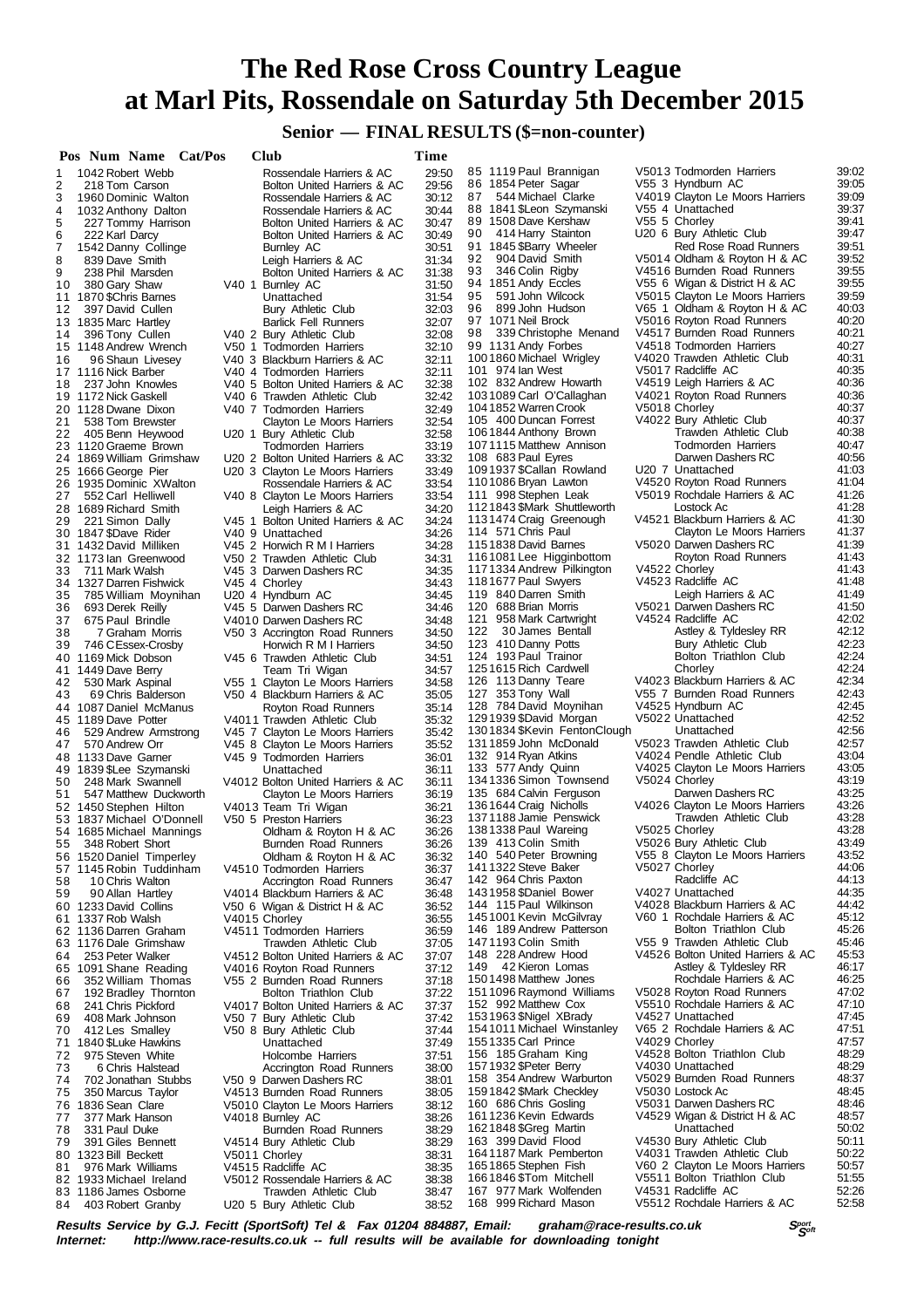| 169 566 Douglas Munroe  | V65 3 Clayton Le Moors Harriers | 53:34   |
|-------------------------|---------------------------------|---------|
| 1701088 Chris Nicholson | Royton Road Runners             | 54:03   |
| 1711004 Phil Roberts    | V65 4 Rochdale Harriers & AC    | 54:15   |
| 1721517 Paul Jackson    | V4532 Chorley                   | 54:52   |
| 1731850 Dave Peason     | V60 3 Burnden Road Runners      | 56:48   |
| 1741085 Kevin Kennedy   | V4533 Royton Road Runners       | 1:00:38 |

# **Senior — TEAM RESULTS**

#### **NOTE: Unattached and non-counters are DELETED before teams are calculated**

| 1 Bolton United Harriers & AC | $62 -$      | $\overline{2}$ | <b>TomCarson</b>      | 5 TommvHamison     | 6 KarlDarcy       | 9 PhilMarsden      | 17 John Knowles        | 23 William Grimshaw   |
|-------------------------------|-------------|----------------|-----------------------|--------------------|-------------------|--------------------|------------------------|-----------------------|
| 2 Todmorden Harriers          | $171 -$     | 14             | AndrewWrench          | 16 NickBarber      | 19 DwaneDixon     | 22 GraemeBrown     | 46 DaveGamer           | 54 Robin Tuddinham    |
| 3 Clayton Le Moors Harriers   | $199 -$     | 20             | <b>TomBrewster</b>    | 24 George Pier     | 26 CarlHelliwell  | 40 MarkAspinal     | 44 Andrew Armstrong    | 45 AndrewOrr          |
| 4 Bury Athletic Club          | $253 -$     | - 11           | <b>DavidCullen</b>    | 13 TonyCullen      | 21 BennHeywood    | 66 MarkJohnson     | 67 Les Smalley         | 75 Giles Bennett      |
| 5 Trawden Athletic Club       | $268 -$     | 18             | <b>NickGaskell</b>    | 30 IanGreenwood    | 38 MickDobson     | 43 DavePotter      | 60 DaleGrimshaw        | 79 JamesOsbome        |
| 6 Darwen Dashers RC           | $379 -$     | -31            | MarkWalsh             | 34 Derek Reilly    | 35 Paul Brindle   | 70 Jonathan Stubbs | 102 Paul Evres         | 107 DavidBames        |
| 7 Burnden Road Runners        | $439 -$     | 52             | <b>Robert Short</b>   | 63 William Thomas  | 71 MarcusTaylor   | 74 PaulDuke        | 87 Colin Rigby         | 92 Christophe Menand  |
| 8 Chorley                     | $457 -$     | 32             | <b>DarrenFishwick</b> | 58 RobWalsh        | 76 Bill Beckett   | 84 DaveKershaw     | 98 WarrenCrook         | 109 Andrew Pilkington |
| 9 Blackburn Harriers & AC     | $468 -$     | 15             | ShaunLivesev          | 41 ChrisBalderson  | 56 Allan Hartley  | 105 CraigGreenough | 118 DannyTeare         | 133 PaulWilkinson     |
| 10 Rovton Road Runners        | $503 -$     | 42             | <b>DanielMcManus</b>  | 62 Shane Reading   | 91 NeilBrock      | 97 CarlO'Callaghan | 103 BrvanLawton        | 108 Lee Higginbottom  |
| 11 Radcliffe AC               | 678 —       | -77            | <b>Mark Williams</b>  | 95 IanWest         | 110 PaulSwyers    | 113 MarkCartwright | 132 ChrisPaxton        | 151 MarkWolfenden     |
| 12 Rochdale Harriers & AC     | $812 - 104$ |                | StephenLeak           | 134 KevinMcGilvray | 139 Matthew Jones | 141 MatthewCox     | 142 Michael Winstanley | 152 RichardMason      |

### **Senior - Under 20 — FINAL RESULTS (\$=non-counter)**

|              | Pos Num Name Cat/Pos    |  | Club                                                    | Time  |
|--------------|-------------------------|--|---------------------------------------------------------|-------|
| $\mathbf{1}$ | 405 Benn Heywood        |  | U20 1 Bury Athletic Club                                | 32:58 |
|              | 2 1869 William Grimshaw |  | U20 2 Bolton United Harriers & AC                       | 33:32 |
| 3            | 1666 George Pier        |  | U20 3 Clayton Le Moors Harriers                         | 33:49 |
| 4            | 785 William Moynihan    |  | U20 4 Hyndburn AC                                       | 34:45 |
| 5            | 403 Robert Granby       |  | U20 5 Bury Athletic Club                                | 38:52 |
| 6            | 414 Harry Stainton      |  | U20 6 Bury Athletic Club $39:47$<br>Senior - Under 20 - |       |
|              |                         |  |                                                         |       |

## **- TEAM RESULTS**

### **NOTE: Unattached and non-counters are DELETED before teams are calculated**

1 Bury Athletic Club 12 - 1 Benn Heywood 5 Robert Granby 6 Harry Stainton